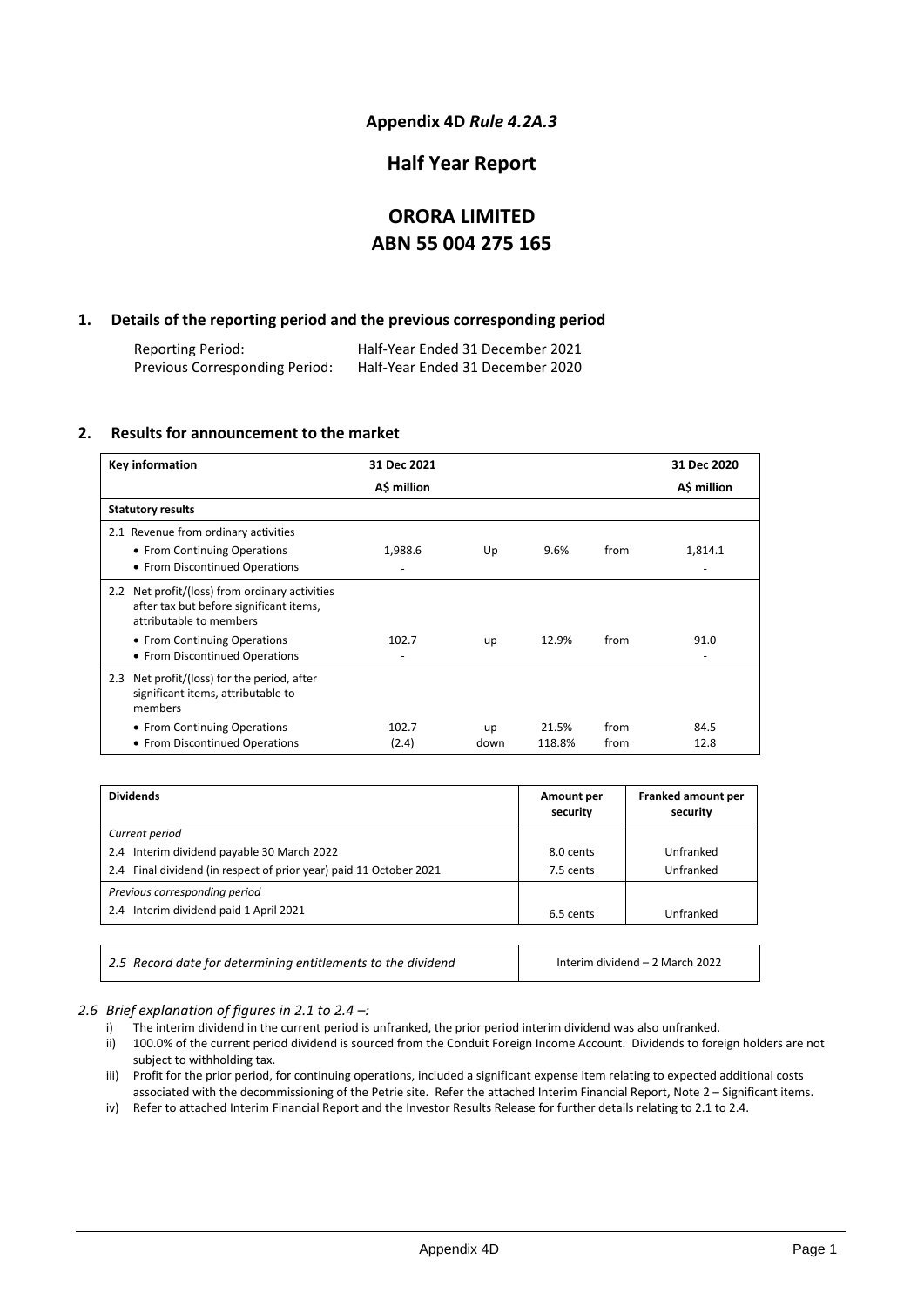# **3. Net tangible assets**

|                                                        | 31 December 2021 | 30 June 2021 | 31 December 2020 |
|--------------------------------------------------------|------------------|--------------|------------------|
| Net tangible asset backing per ordinary security $(1)$ | \$0.40           | \$0.37       | \$0.52           |

(1) The net tangible asset backing per ordinary share of \$0.40 (June 2021: \$0.37, December 2020: \$0.52) presented above is inclusive of right-of-use assets and liabilities. The net tangible asset backing per ordinary share, as at 31 December 2021, would reduce to \$0.18 (June 2021: \$0.15, December 2020: \$0.31) if rightof-use assets were excluded, and right-of-use liabilities were included, in the calculation.

## **4. Control gained or lost over entities having a material effect**

Refer to the attached Interim Financial Report, Note 7 – Business divestment and discontinued operation.

## **5. Details of individual dividends and payment dates**

Refer the attached Interim Financial Report, Note 4 - Dividends.

### **6. Details of dividend reinvestment plan**

The Board has determined that the dividend reinvestment plan will be suspended and will not apply to the FY22 interim dividend. The dividend will be paid to each shareholder in cash.

**7. Details of associates and joint venture entities**

Not applicable

**8. For foreign entities, which set of accounting standards is used in compiling the report**

International Financial Reporting Standards

**9. The attached Interim Financial Report includes a copy of the review report. The review report is not subject to a modified opinion, emphasis of matter or other matter paragraph.**

a Stutibing

............................................................ Ann Stubbings Company Secretary

Dated: 16 February 2022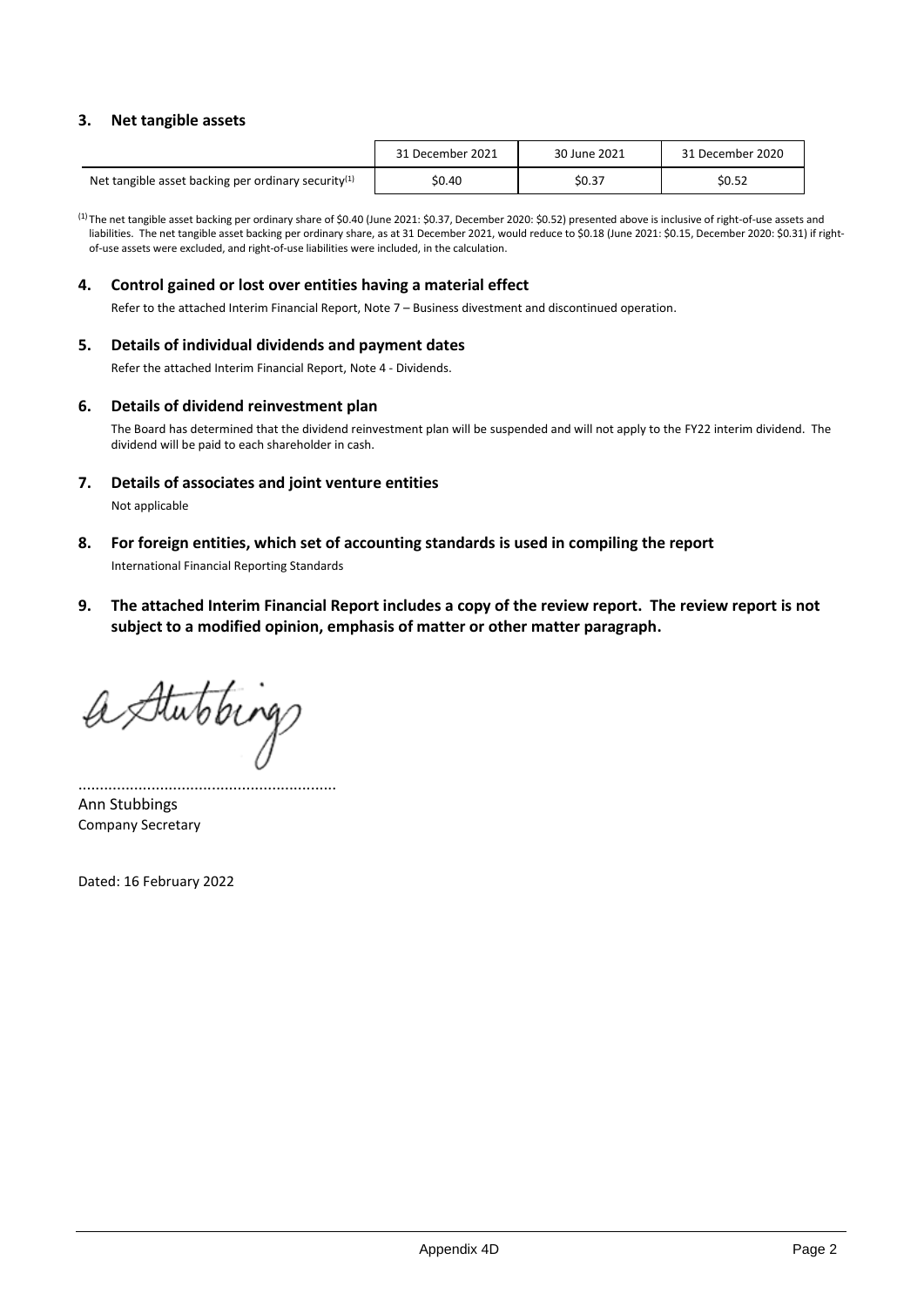# **ORORA LIMITED ABN: 55 004 275 165**

# **INTERIM FINANCIAL REPORT**

**31 DECEMBER 2021** 

**16 February 2022**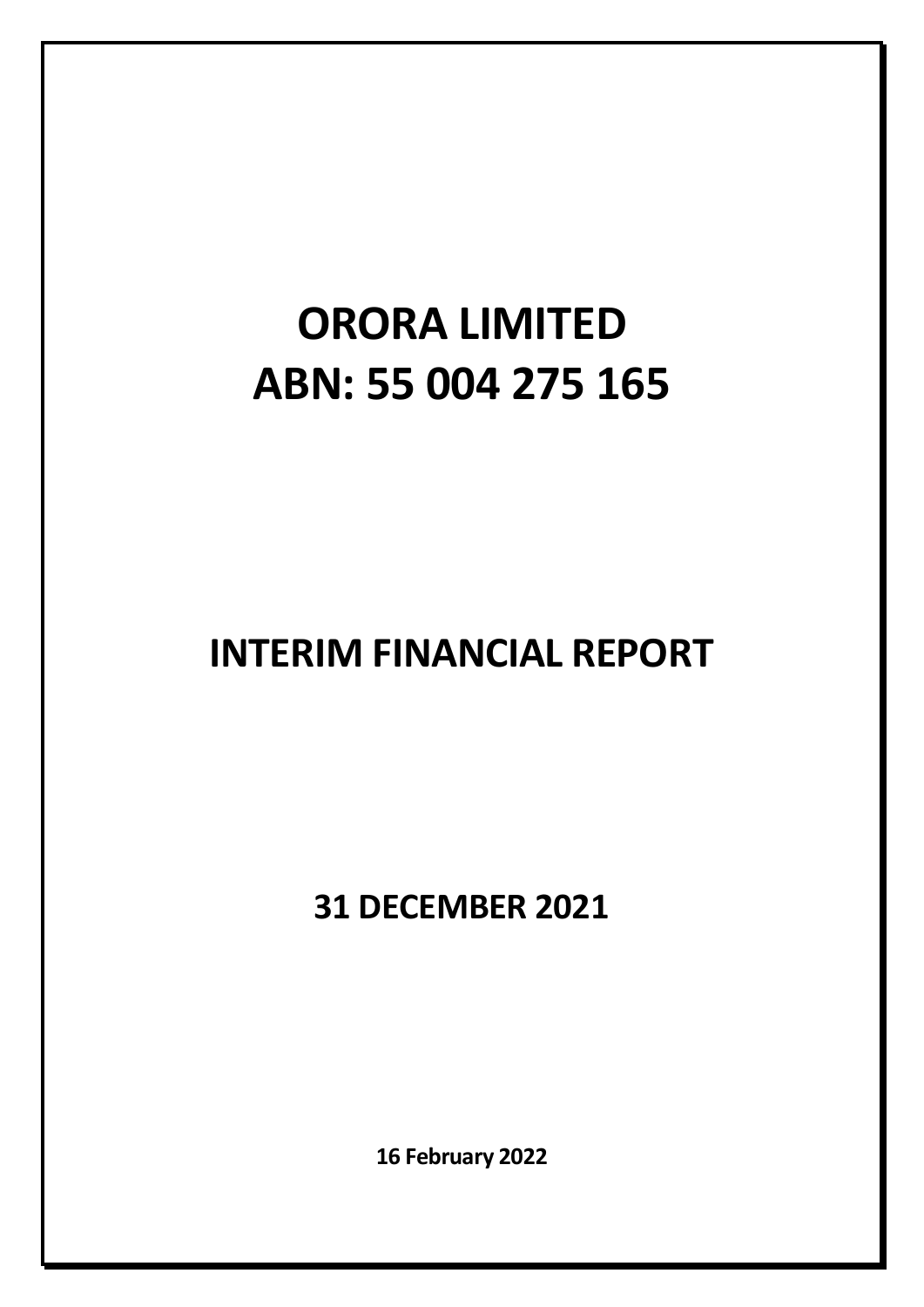# Contents

|                | Condensed Notes to the Consolidated Interim Financial Report |  |
|----------------|--------------------------------------------------------------|--|
|                |                                                              |  |
| 1.             |                                                              |  |
| 2.             |                                                              |  |
| 3.             |                                                              |  |
| 4.             |                                                              |  |
| 5.             |                                                              |  |
| 6.             |                                                              |  |
| 7 <sub>1</sub> |                                                              |  |
| 8.             |                                                              |  |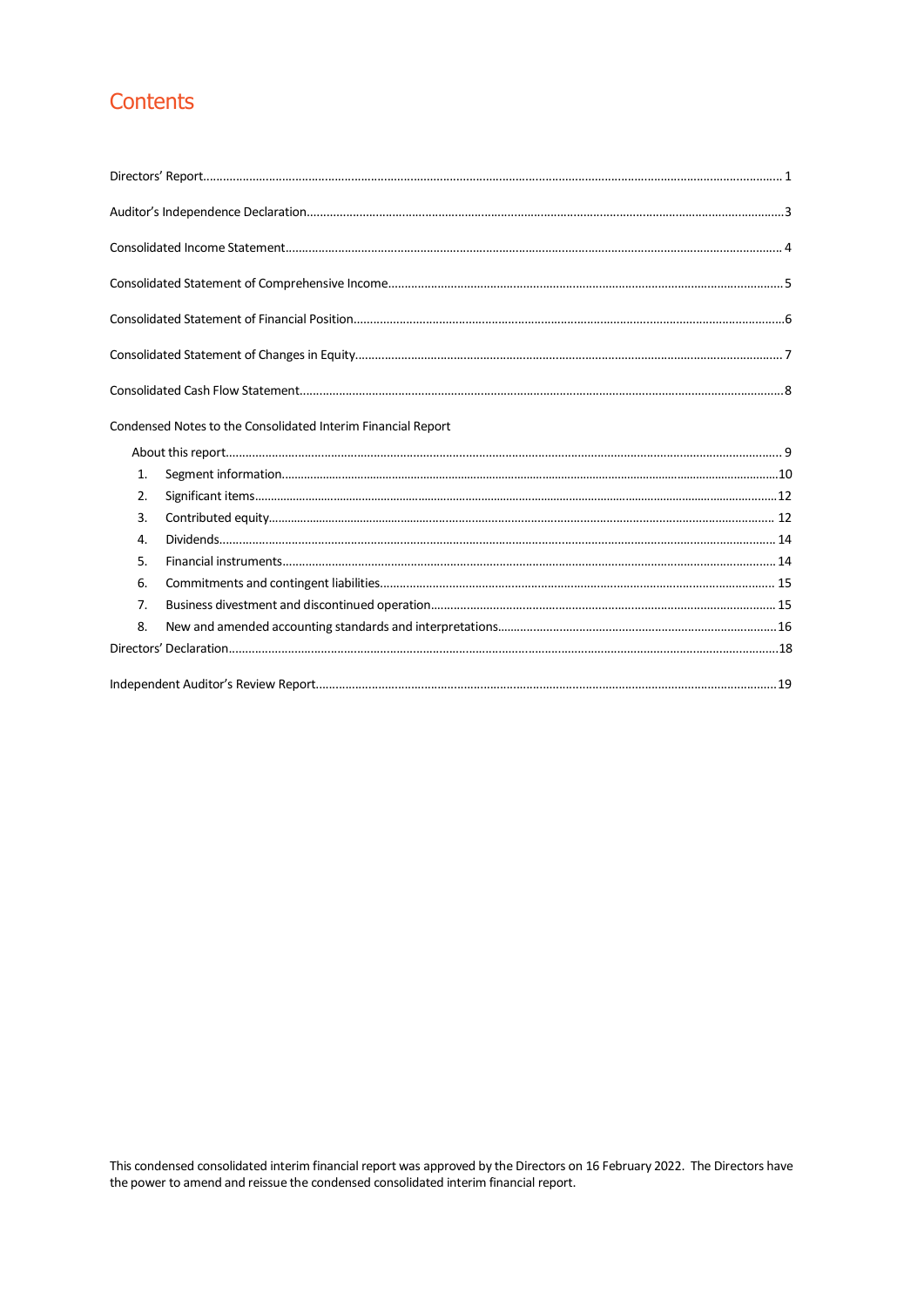# Directors' Report

The Directors present their report on the Group consisting of Orora Limited and the entities it controlled at the end of, or during, the half year ended 31 December 2021.

### **Directors**

The following persons were Directors of Orora Limited during, or since the end of, the half year:

#### **Non-executive**

A R H (Rob) Sindel – Chairman A P (Abi) Cleland T J (Tom) Gorman S L (Sam) Lewis J L (Jeremy) Sutcliffe

### **Executive**

B P (Brian) Lowe

### Review and Results of Operations

The Group's consolidated statutory profit, after tax, for the half year ended 31 December 2021 was \$100.3 million, compared with \$97.3 million in the comparative period. The Group's continuing statutory profit, after tax, increased to \$102.7 million from \$84.5 million, an increase of 21.5%.

#### **Continuing operations**

The continuing consolidated profit of the Group, after tax but before significant items, for the half year ended 31 December 2021 was \$102.7 million, an increase of 12.9% compared with \$91.0 million in the comparative period, whilst the Group's earnings (profit from operations before significant items) increased by 10.4% from \$139.9 million to \$154.5 million.

#### *Australasia Segment*

Earnings before significant items, interest and tax of the Australasia segment decreased to \$84.0 million from \$86.0 million reflecting the disruptions within the short-term supply chain and production volumes of the can operations late in the half as a result of the impact of COVID-19 upon key customers. The segment also experienced an expected reduction in glass volumes on prior period reflecting the impact of lower exports to China after the introduction of wine tariffs. In response to the lower wine volumes the business finalised a shift in the mix in glass products to other beverage categories.

#### *North America Segment*

Earnings before interest and tax of the North America segment increased to \$70.5 million from \$53.9 million. In local currency, earnings for the North America segment increased by 32.1% to US\$51.5 million from US\$39.0 million, reflecting improvements in both operating and financial performance, with strong earnings growth from both the manufacturing and distribution OPS businesses. This improvement in financial performance has been achieved through a sustained and disciplined approach, increased sales force effectiveness by leveraging data insights to improve customer account profitability, pricing discipline in a higher inflation operating environment and an ongoing focus on cost control measures.

Orora Visual improved their financial performance compared to the prior period. The improvement in earnings was driven by an improvement in retail activity and stronger packaging sales, reflecting a continued focus on cost reduction and a strength in horticulture and fabric segments.

### **Coronavirus (COVID-19) pandemic**

The Group's response to the COVID-19 pandemic continues to be guided by local government and health advice across each jurisdiction in which Orora operates. The Group has implemented a number of measures to mitigate the effects of COVID-19 and continues to monitor key focus areas including: safety, health and wellbeing of our people; ensuring continuity and quality of supply with customers and preserving ongoing supply chains, and the financial performance of operating units.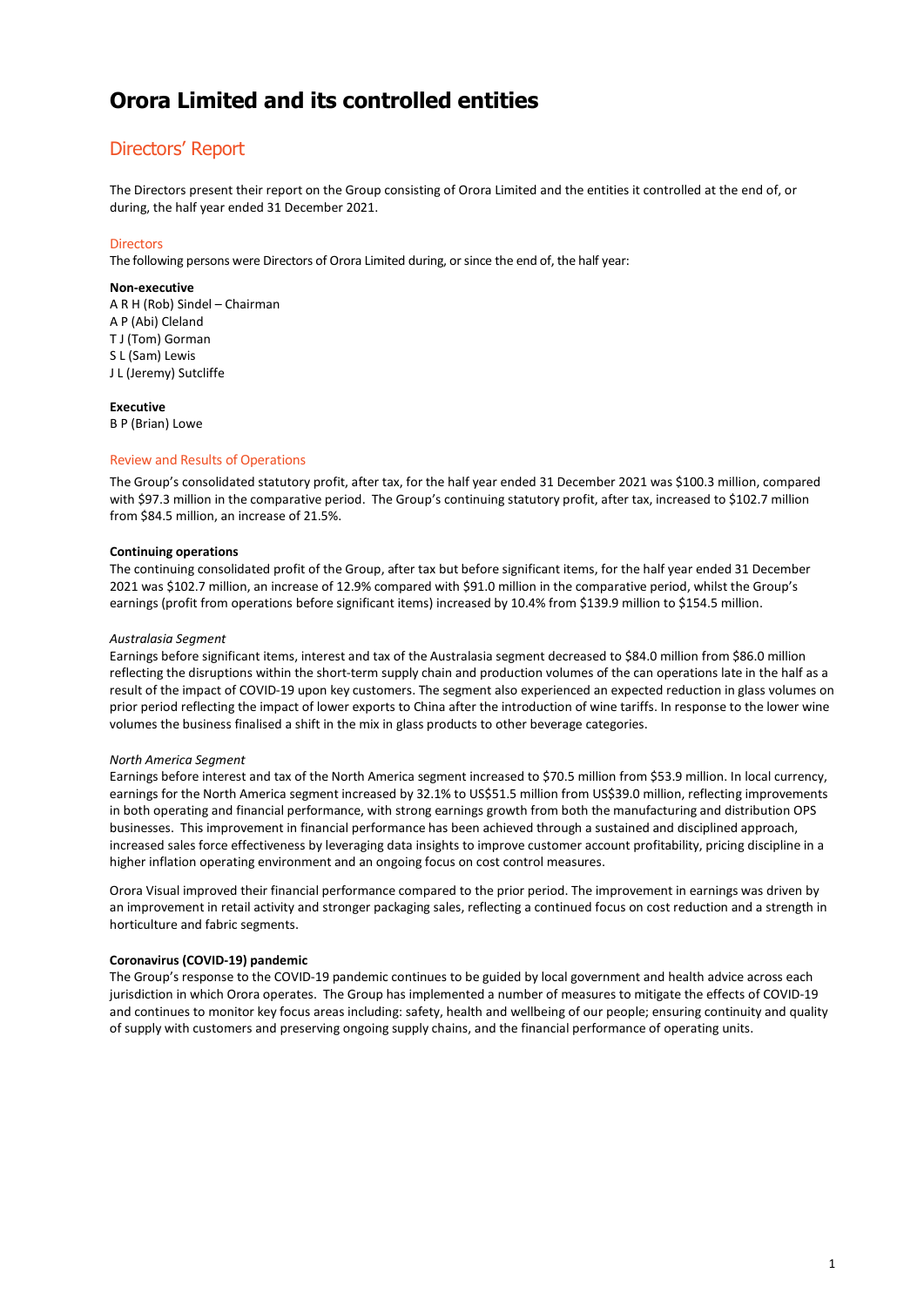# Directors' Report (continued)

#### Review and Results of Operations(continued)

#### **Refinancing**

During the six months to 31 December 2021, the Group refinanced its \$35.0 million bilateral facility that was due to mature in January 2022. The facility term was extended to April 2023. The Group has no other facilities maturing before 30 June 2022.

Additional analysis of the operations of the Group for the half year ended 31 December 2021 is contained in Orora Limited's Statement to the Australian Securities Exchange and Investor Results Release dated 16 February 2022.

#### Share Buy-Back

On 21 October 2021, the Group announced a \$150.0 million on-market share buy-back of issued share capital. The Dividend Reinvestment Plan has been suspended while this on-market buy-back is undertaken.

The buy-back commenced in November 2021 and during the period to 31 December 2021, ordinary shares totalling 9,322,542 were purchased on-market through the share buy-back for a total value of \$31.5 million. Refer note 3.

#### Dividend

Since 31 December 2021 the Directors have determined an interim dividend on ordinary shares, expected to be paid on 30 March 2022, of approximately \$69.3 million. This represents a dividend of 8.0 cents per share unfranked, of which 100.0% will be sourced from the Conduit Foreign Income Account. The exact amount of the dividend is subject to the number of shares on issue, post cancellation of shares bought back, up to Record Date. The financial effect of this dividend has not been brought into account in the consolidated interim financial report for the half year ended 31 December 2021 and will be recognised in subsequent financial reports.

#### Auditor's Independence Declaration

A copy of the auditor's independence declaration, as required under Section 307C of the *Corporations Act 2001*, is set out on page 3.

#### Rounding Off

The Group is of a kind referred to in the Australian Securities and Investments Commission (Rounding in Financial/Directors' Reports) Instrument 2016/191 and, in accordance with that Instrument, amounts in the consolidated interim financial report and Directors' Report have been rounded off to the nearest \$100,000 or, where the amount is \$50,000 or less, zero, unless specifically otherwise stated.

Signed in accordance with a resolution of the Directors.

\_\_\_\_\_\_\_\_\_\_\_\_\_\_\_\_\_\_\_\_ \_\_\_\_\_\_\_\_\_\_\_\_\_\_\_\_\_\_\_\_

A R H Sindel B P Lowe **Chair Managing Director and Chief Executive Officer**

16 February 2022 16 February 2022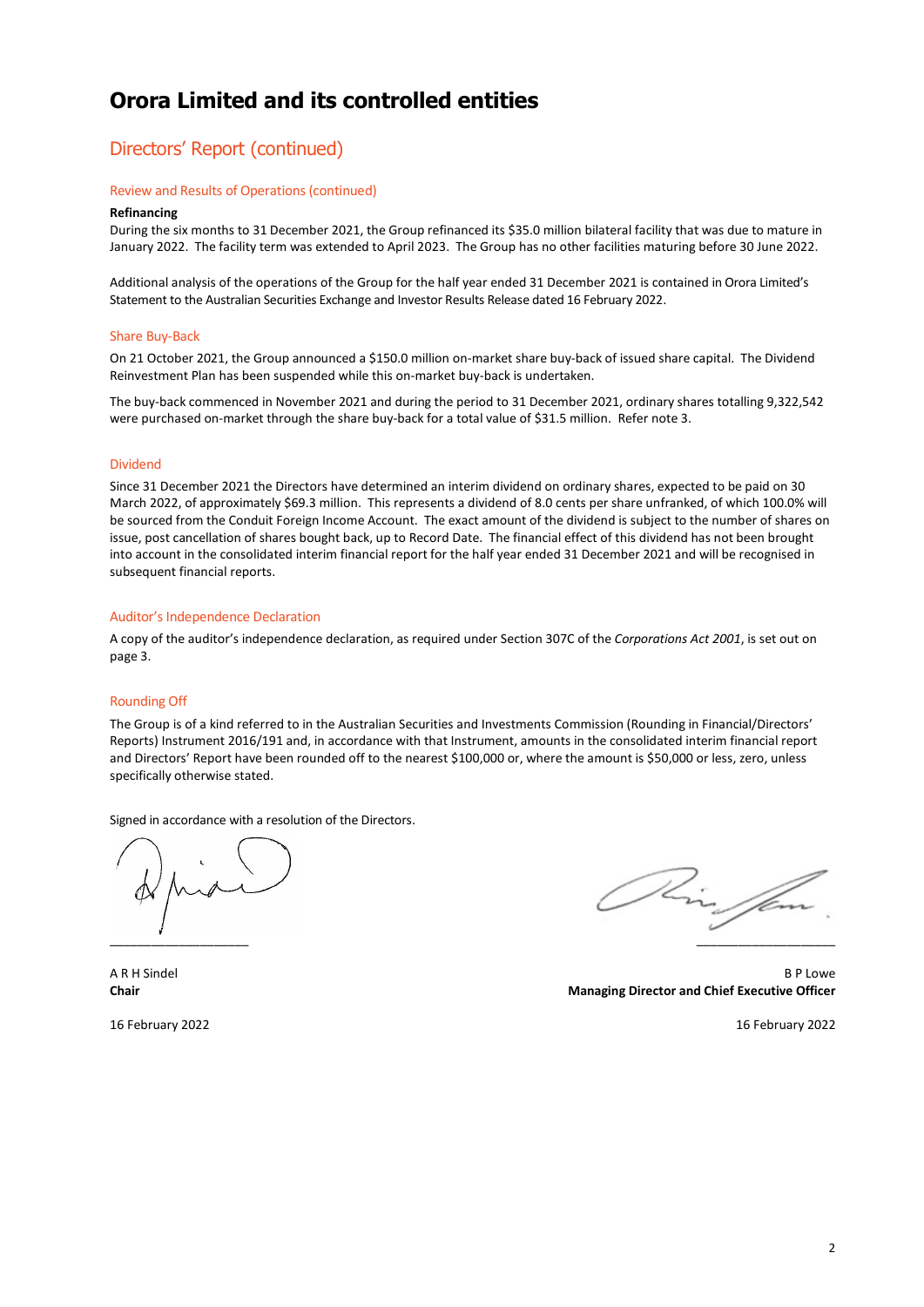

# Auditor's Independence Declaration

As lead auditor for the review of Orora Limited for the half-year ended 31 December 2021, I declare that to the best of my knowledge and belief, there have been:

- (a) no contraventions of the auditor independence requirements of the *Corporations Act 2001* in relation to the review; and
- (b) no contraventions of any applicable code of professional conduct in relation to the review.

This declaration is in respect of Orora Limited and the entities it controlled during the period.

Alschoten

Anton Linschoten Melbourne Partner PricewaterhouseCoopers

16 February 2022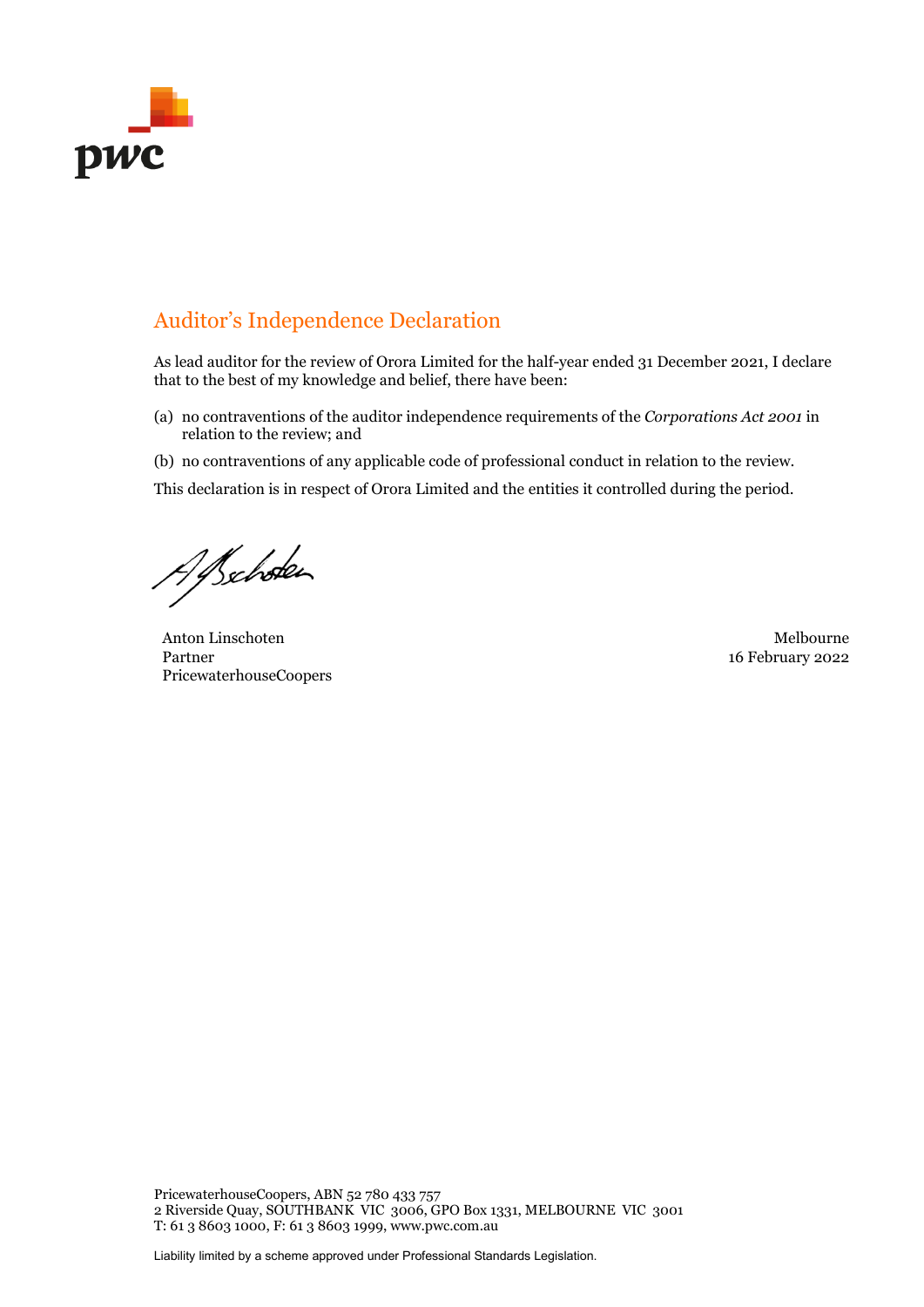# Consolidated Income Statement

For the six months ended 31 December 2021

| \$ million                                                                  | <b>Note</b>  | <b>Dec 2021</b> | Dec 2020 <sup>(1)</sup> |
|-----------------------------------------------------------------------------|--------------|-----------------|-------------------------|
| <b>Continuing Operations</b>                                                |              |                 |                         |
| Sales revenue                                                               | $\mathbf{1}$ | 1,988.6         | 1,814.1                 |
| Cost of sales                                                               |              | (1,608.0)       | (1,471.1)               |
| <b>Gross profit</b>                                                         |              | 380.6           | 343.0                   |
| Other income                                                                |              | 3.0             | 1.9                     |
| Sales and marketing expenses                                                |              | (109.1)         | (100.5)                 |
| General and administration expenses                                         |              | (120.0)         | (113.8)                 |
| <b>Profit from operations</b>                                               |              | 154.5           | 130.6                   |
|                                                                             |              |                 |                         |
| Finance income                                                              | 1            | 0.2             | 0.2                     |
| Finance expenses                                                            | 1            | (13.3)          | (14.6)                  |
| <b>Net finance costs</b>                                                    |              | (13.1)          | (14.4)                  |
|                                                                             |              |                 |                         |
| Profit before related income tax expense                                    | 1            | 141.4           | 116.2                   |
| Income tax expense                                                          |              | (38.7)          | (31.7)                  |
| Profit from continuing operations <sup>(2)</sup>                            |              | 102.7           | 84.5                    |
| <b>Discontinued Operations</b>                                              |              |                 |                         |
| (Loss)/profit from discontinued operations, net of tax                      | 7            | (2.4)           | 12.8                    |
| Profit for the financial period attributable to the owners of Orora Limited |              | 100.3           | 97.3                    |

#### **Cents**

| Earnings per share for profit from continuing operations attributable to the ordinary equity holders of |      |      |
|---------------------------------------------------------------------------------------------------------|------|------|
| Orora Limited                                                                                           |      |      |
| Basic earnings per share                                                                                | 11.8 | 8.9  |
| Diluted earnings per share                                                                              | 11.7 | 8.8  |
|                                                                                                         |      |      |
| Earnings per share for profit attributable to the ordinary equity holders of Orora Limited              |      |      |
| Basic earnings per share                                                                                | 11.5 | 10.2 |
| Diluted earnings per share                                                                              | 11.4 | 10.2 |

(1) In response to the International Financial Reporting Interpretation Committee (IFRIC) agenda decisions regarding the accounting of upfront configuration and customisation costs incurred in implementing Systems-as-a-Service (SaaS) arrangements the Group has revised its accounting policy in respect of the treatment of these costs. The change in these accounting policies has been applied retrospectively and the historical information restated to account for the impact of the change, refer

(2) Profit from continuing operations for the comparative period includes significant expense item of \$9.3 million (after tax \$6.5 million) relating to additional expected costs associated with the decommissioning of the Petrie site. Refer note 2 for further information.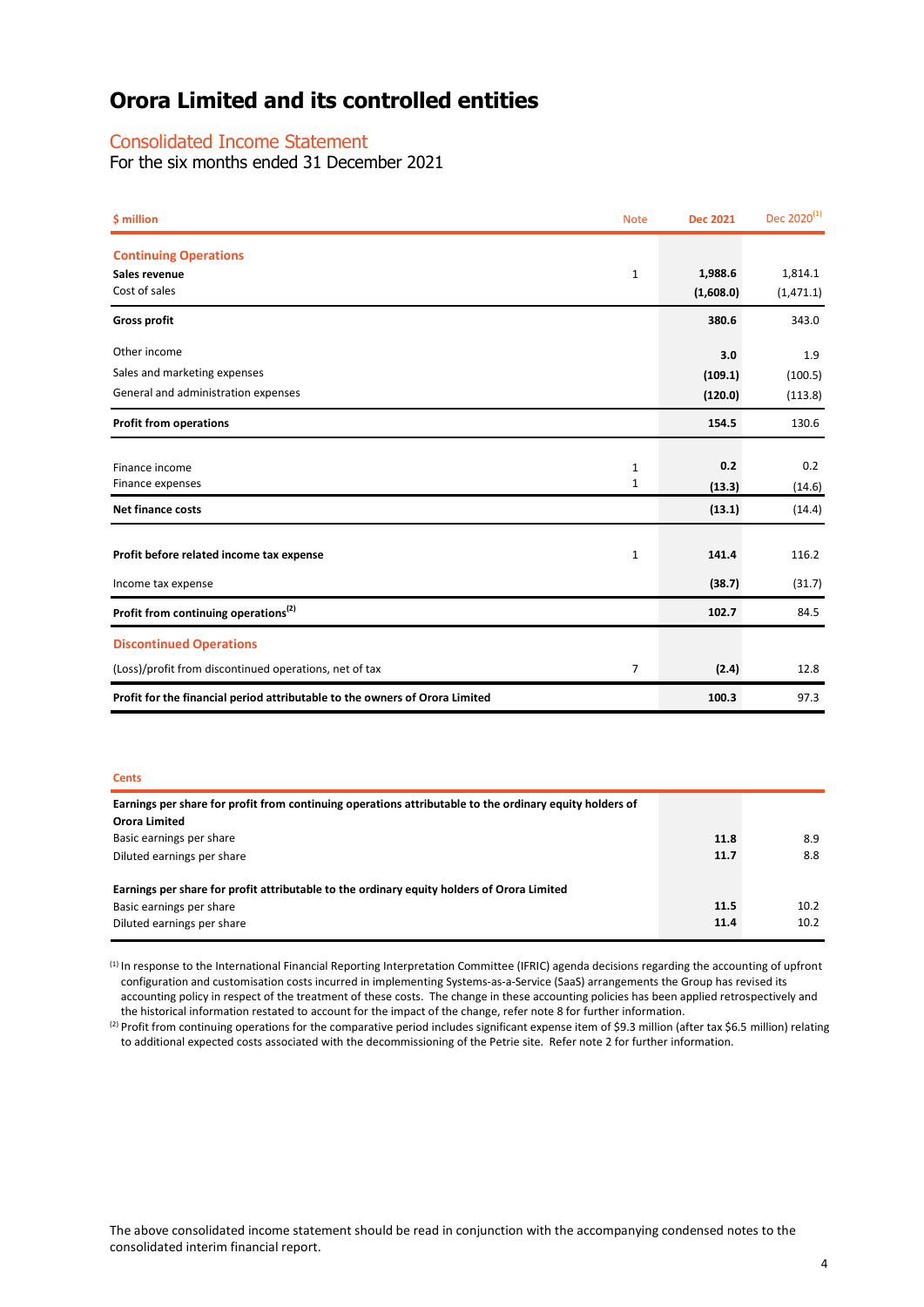# Consolidated Statement of Comprehensive Income

For the six months ended 31 December 2021

| \$ million<br><b>Note</b>                                                                                       | <b>Dec 2021</b> | <b>Dec 2020</b> |
|-----------------------------------------------------------------------------------------------------------------|-----------------|-----------------|
| Profit for the financial period                                                                                 | 100.3           | 97.3            |
| Other comprehensive income/(expense)                                                                            |                 |                 |
| Items that may be reclassified to profit or loss:                                                               |                 |                 |
| Cash flow hedge reserve                                                                                         |                 |                 |
| Unrealised gains/(losses) on cash flow hedges                                                                   | 3.1             | (9.6)           |
| Realised (gains)/losses transferred to profit or loss                                                           | (1.8)           | 4.2             |
| Realised gains transferred to non-financial assets                                                              | (0.1)           |                 |
| Income tax relating to these items                                                                              | (0.3)           | 1.6             |
| <b>Exchange fluctuation reserve</b>                                                                             |                 |                 |
| Exchange differences on translation of foreign operations                                                       | 16.4            | (52.3)          |
| Net investment hedge of foreign operations                                                                      | (3.7)           | 7.7             |
| Other comprehensive income/(expense) for the financial period, net of tax                                       | 13.6            | (48.4)          |
| Total comprehensive income for the financial period attributable to the owners of Orora Limited                 | 113.9           | 48.9            |
| Total comprehensive income for the financial period attributable to the owners of Orora Limited<br>arises from: |                 |                 |
| Continuing operations                                                                                           | 116.3           | 36.1            |
| Discontinued operations<br>7                                                                                    | (2.4)           | 12.8            |
|                                                                                                                 | 113.9           | 48.9            |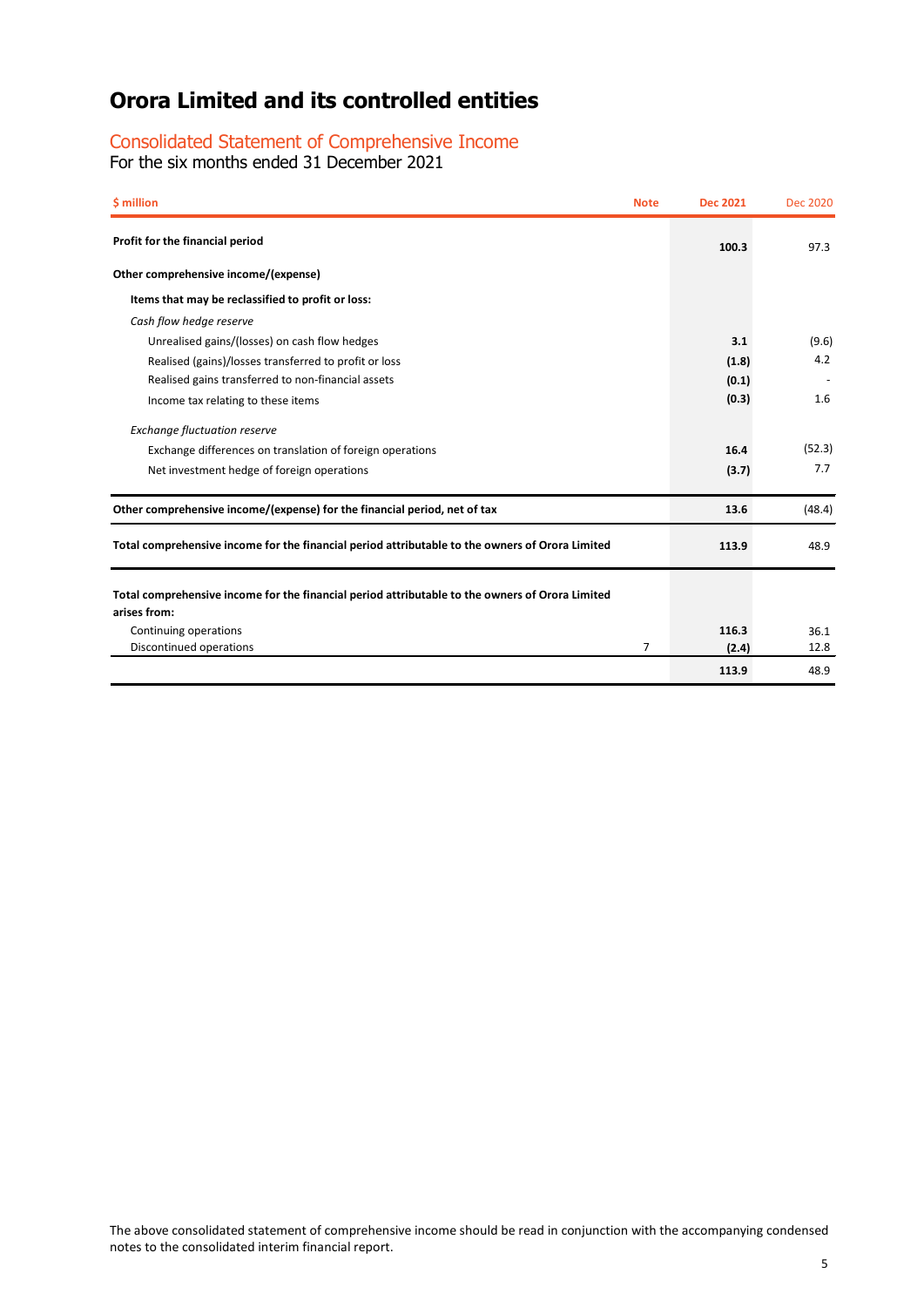# Consolidated Statement of Financial Position

As at 31 December 2021

| <b>Current assets</b><br>21.9<br>Cash and cash equivalents<br>50.6<br>560.3<br>498.4<br>Trade and other receivables<br>489.3<br>399.1<br>Inventories<br>5.7<br>Derivatives<br>4.2<br>32.2<br>28.5<br>Other current assets<br>1,109.4<br>980.8<br><b>Total current assets</b><br><b>Non-current assets</b><br>640.4<br>627.5<br>Property, plant and equipment<br>186.2<br>200.5<br>Right-of-use assets<br>Deferred tax assets<br>21.4<br>26.2<br>Goodwill and intangible assets<br>421.9<br>411.2<br>0.2<br>0.5<br>Derivatives<br>99.9<br>Other non-current assets<br>77.9<br>1,370.0<br>1,343.8<br><b>Total non-current assets</b><br>2,479.4<br>2,324.6<br><b>Total assets</b><br><b>Current liabilities</b><br>782.7<br>650.8<br>Trade and other payables<br>5.0<br>Borrowings<br>Lease liabilities<br>49.0<br>48.0<br>2.0<br>Derivatives<br>2.3<br><b>Current tax liabilities</b><br>6.6<br>16.9<br>Provisions<br>101.0<br>88.3<br><b>Total current liabilities</b><br>946.3<br>806.3<br><b>Non-current liabilities</b><br>3.9<br>1.8<br>Other payables<br>529.1<br>503.5<br>Borrowings<br>192.3<br>Lease liabilities<br>204.8<br>0.2<br>Derivatives<br>0.4<br>Deferred tax liabilities<br>7.7<br>6.8<br>13.7<br>32.4<br>Provisions<br><b>Total non-current liabilities</b><br>746.9<br>749.7<br><b>Total liabilities</b><br>1,693.2<br>1,556.0<br>786.2<br><b>NET ASSETS</b><br>768.6<br><b>Equity</b><br>Contributed equity<br>3<br>127.4<br>53.1<br>Treasury shares<br>3<br>(46.6)<br>(1.9)<br>Reserves<br>107.6<br>120.2<br>Retained earnings<br>580.2<br>614.8<br>786.2<br><b>TOTAL EQUITY</b><br>768.6 | \$ million | <b>Note</b> | <b>Dec 2021</b> | <b>June 2021</b> |
|-----------------------------------------------------------------------------------------------------------------------------------------------------------------------------------------------------------------------------------------------------------------------------------------------------------------------------------------------------------------------------------------------------------------------------------------------------------------------------------------------------------------------------------------------------------------------------------------------------------------------------------------------------------------------------------------------------------------------------------------------------------------------------------------------------------------------------------------------------------------------------------------------------------------------------------------------------------------------------------------------------------------------------------------------------------------------------------------------------------------------------------------------------------------------------------------------------------------------------------------------------------------------------------------------------------------------------------------------------------------------------------------------------------------------------------------------------------------------------------------------------------------------------------------------------------------------------------------------------------------|------------|-------------|-----------------|------------------|
|                                                                                                                                                                                                                                                                                                                                                                                                                                                                                                                                                                                                                                                                                                                                                                                                                                                                                                                                                                                                                                                                                                                                                                                                                                                                                                                                                                                                                                                                                                                                                                                                                 |            |             |                 |                  |
|                                                                                                                                                                                                                                                                                                                                                                                                                                                                                                                                                                                                                                                                                                                                                                                                                                                                                                                                                                                                                                                                                                                                                                                                                                                                                                                                                                                                                                                                                                                                                                                                                 |            |             |                 |                  |
|                                                                                                                                                                                                                                                                                                                                                                                                                                                                                                                                                                                                                                                                                                                                                                                                                                                                                                                                                                                                                                                                                                                                                                                                                                                                                                                                                                                                                                                                                                                                                                                                                 |            |             |                 |                  |
|                                                                                                                                                                                                                                                                                                                                                                                                                                                                                                                                                                                                                                                                                                                                                                                                                                                                                                                                                                                                                                                                                                                                                                                                                                                                                                                                                                                                                                                                                                                                                                                                                 |            |             |                 |                  |
|                                                                                                                                                                                                                                                                                                                                                                                                                                                                                                                                                                                                                                                                                                                                                                                                                                                                                                                                                                                                                                                                                                                                                                                                                                                                                                                                                                                                                                                                                                                                                                                                                 |            |             |                 |                  |
|                                                                                                                                                                                                                                                                                                                                                                                                                                                                                                                                                                                                                                                                                                                                                                                                                                                                                                                                                                                                                                                                                                                                                                                                                                                                                                                                                                                                                                                                                                                                                                                                                 |            |             |                 |                  |
|                                                                                                                                                                                                                                                                                                                                                                                                                                                                                                                                                                                                                                                                                                                                                                                                                                                                                                                                                                                                                                                                                                                                                                                                                                                                                                                                                                                                                                                                                                                                                                                                                 |            |             |                 |                  |
|                                                                                                                                                                                                                                                                                                                                                                                                                                                                                                                                                                                                                                                                                                                                                                                                                                                                                                                                                                                                                                                                                                                                                                                                                                                                                                                                                                                                                                                                                                                                                                                                                 |            |             |                 |                  |
|                                                                                                                                                                                                                                                                                                                                                                                                                                                                                                                                                                                                                                                                                                                                                                                                                                                                                                                                                                                                                                                                                                                                                                                                                                                                                                                                                                                                                                                                                                                                                                                                                 |            |             |                 |                  |
|                                                                                                                                                                                                                                                                                                                                                                                                                                                                                                                                                                                                                                                                                                                                                                                                                                                                                                                                                                                                                                                                                                                                                                                                                                                                                                                                                                                                                                                                                                                                                                                                                 |            |             |                 |                  |
|                                                                                                                                                                                                                                                                                                                                                                                                                                                                                                                                                                                                                                                                                                                                                                                                                                                                                                                                                                                                                                                                                                                                                                                                                                                                                                                                                                                                                                                                                                                                                                                                                 |            |             |                 |                  |
|                                                                                                                                                                                                                                                                                                                                                                                                                                                                                                                                                                                                                                                                                                                                                                                                                                                                                                                                                                                                                                                                                                                                                                                                                                                                                                                                                                                                                                                                                                                                                                                                                 |            |             |                 |                  |
|                                                                                                                                                                                                                                                                                                                                                                                                                                                                                                                                                                                                                                                                                                                                                                                                                                                                                                                                                                                                                                                                                                                                                                                                                                                                                                                                                                                                                                                                                                                                                                                                                 |            |             |                 |                  |
|                                                                                                                                                                                                                                                                                                                                                                                                                                                                                                                                                                                                                                                                                                                                                                                                                                                                                                                                                                                                                                                                                                                                                                                                                                                                                                                                                                                                                                                                                                                                                                                                                 |            |             |                 |                  |
|                                                                                                                                                                                                                                                                                                                                                                                                                                                                                                                                                                                                                                                                                                                                                                                                                                                                                                                                                                                                                                                                                                                                                                                                                                                                                                                                                                                                                                                                                                                                                                                                                 |            |             |                 |                  |
|                                                                                                                                                                                                                                                                                                                                                                                                                                                                                                                                                                                                                                                                                                                                                                                                                                                                                                                                                                                                                                                                                                                                                                                                                                                                                                                                                                                                                                                                                                                                                                                                                 |            |             |                 |                  |
|                                                                                                                                                                                                                                                                                                                                                                                                                                                                                                                                                                                                                                                                                                                                                                                                                                                                                                                                                                                                                                                                                                                                                                                                                                                                                                                                                                                                                                                                                                                                                                                                                 |            |             |                 |                  |
|                                                                                                                                                                                                                                                                                                                                                                                                                                                                                                                                                                                                                                                                                                                                                                                                                                                                                                                                                                                                                                                                                                                                                                                                                                                                                                                                                                                                                                                                                                                                                                                                                 |            |             |                 |                  |
|                                                                                                                                                                                                                                                                                                                                                                                                                                                                                                                                                                                                                                                                                                                                                                                                                                                                                                                                                                                                                                                                                                                                                                                                                                                                                                                                                                                                                                                                                                                                                                                                                 |            |             |                 |                  |
|                                                                                                                                                                                                                                                                                                                                                                                                                                                                                                                                                                                                                                                                                                                                                                                                                                                                                                                                                                                                                                                                                                                                                                                                                                                                                                                                                                                                                                                                                                                                                                                                                 |            |             |                 |                  |
|                                                                                                                                                                                                                                                                                                                                                                                                                                                                                                                                                                                                                                                                                                                                                                                                                                                                                                                                                                                                                                                                                                                                                                                                                                                                                                                                                                                                                                                                                                                                                                                                                 |            |             |                 |                  |
|                                                                                                                                                                                                                                                                                                                                                                                                                                                                                                                                                                                                                                                                                                                                                                                                                                                                                                                                                                                                                                                                                                                                                                                                                                                                                                                                                                                                                                                                                                                                                                                                                 |            |             |                 |                  |
|                                                                                                                                                                                                                                                                                                                                                                                                                                                                                                                                                                                                                                                                                                                                                                                                                                                                                                                                                                                                                                                                                                                                                                                                                                                                                                                                                                                                                                                                                                                                                                                                                 |            |             |                 |                  |
|                                                                                                                                                                                                                                                                                                                                                                                                                                                                                                                                                                                                                                                                                                                                                                                                                                                                                                                                                                                                                                                                                                                                                                                                                                                                                                                                                                                                                                                                                                                                                                                                                 |            |             |                 |                  |
|                                                                                                                                                                                                                                                                                                                                                                                                                                                                                                                                                                                                                                                                                                                                                                                                                                                                                                                                                                                                                                                                                                                                                                                                                                                                                                                                                                                                                                                                                                                                                                                                                 |            |             |                 |                  |
|                                                                                                                                                                                                                                                                                                                                                                                                                                                                                                                                                                                                                                                                                                                                                                                                                                                                                                                                                                                                                                                                                                                                                                                                                                                                                                                                                                                                                                                                                                                                                                                                                 |            |             |                 |                  |
|                                                                                                                                                                                                                                                                                                                                                                                                                                                                                                                                                                                                                                                                                                                                                                                                                                                                                                                                                                                                                                                                                                                                                                                                                                                                                                                                                                                                                                                                                                                                                                                                                 |            |             |                 |                  |
|                                                                                                                                                                                                                                                                                                                                                                                                                                                                                                                                                                                                                                                                                                                                                                                                                                                                                                                                                                                                                                                                                                                                                                                                                                                                                                                                                                                                                                                                                                                                                                                                                 |            |             |                 |                  |
|                                                                                                                                                                                                                                                                                                                                                                                                                                                                                                                                                                                                                                                                                                                                                                                                                                                                                                                                                                                                                                                                                                                                                                                                                                                                                                                                                                                                                                                                                                                                                                                                                 |            |             |                 |                  |
|                                                                                                                                                                                                                                                                                                                                                                                                                                                                                                                                                                                                                                                                                                                                                                                                                                                                                                                                                                                                                                                                                                                                                                                                                                                                                                                                                                                                                                                                                                                                                                                                                 |            |             |                 |                  |
|                                                                                                                                                                                                                                                                                                                                                                                                                                                                                                                                                                                                                                                                                                                                                                                                                                                                                                                                                                                                                                                                                                                                                                                                                                                                                                                                                                                                                                                                                                                                                                                                                 |            |             |                 |                  |
|                                                                                                                                                                                                                                                                                                                                                                                                                                                                                                                                                                                                                                                                                                                                                                                                                                                                                                                                                                                                                                                                                                                                                                                                                                                                                                                                                                                                                                                                                                                                                                                                                 |            |             |                 |                  |
|                                                                                                                                                                                                                                                                                                                                                                                                                                                                                                                                                                                                                                                                                                                                                                                                                                                                                                                                                                                                                                                                                                                                                                                                                                                                                                                                                                                                                                                                                                                                                                                                                 |            |             |                 |                  |
|                                                                                                                                                                                                                                                                                                                                                                                                                                                                                                                                                                                                                                                                                                                                                                                                                                                                                                                                                                                                                                                                                                                                                                                                                                                                                                                                                                                                                                                                                                                                                                                                                 |            |             |                 |                  |
|                                                                                                                                                                                                                                                                                                                                                                                                                                                                                                                                                                                                                                                                                                                                                                                                                                                                                                                                                                                                                                                                                                                                                                                                                                                                                                                                                                                                                                                                                                                                                                                                                 |            |             |                 |                  |
|                                                                                                                                                                                                                                                                                                                                                                                                                                                                                                                                                                                                                                                                                                                                                                                                                                                                                                                                                                                                                                                                                                                                                                                                                                                                                                                                                                                                                                                                                                                                                                                                                 |            |             |                 |                  |
|                                                                                                                                                                                                                                                                                                                                                                                                                                                                                                                                                                                                                                                                                                                                                                                                                                                                                                                                                                                                                                                                                                                                                                                                                                                                                                                                                                                                                                                                                                                                                                                                                 |            |             |                 |                  |
|                                                                                                                                                                                                                                                                                                                                                                                                                                                                                                                                                                                                                                                                                                                                                                                                                                                                                                                                                                                                                                                                                                                                                                                                                                                                                                                                                                                                                                                                                                                                                                                                                 |            |             |                 |                  |
|                                                                                                                                                                                                                                                                                                                                                                                                                                                                                                                                                                                                                                                                                                                                                                                                                                                                                                                                                                                                                                                                                                                                                                                                                                                                                                                                                                                                                                                                                                                                                                                                                 |            |             |                 |                  |
|                                                                                                                                                                                                                                                                                                                                                                                                                                                                                                                                                                                                                                                                                                                                                                                                                                                                                                                                                                                                                                                                                                                                                                                                                                                                                                                                                                                                                                                                                                                                                                                                                 |            |             |                 |                  |

The above consolidated statement of financial position should be read in conjunction with the accompanying condensed notes to the consolidated interim financial report.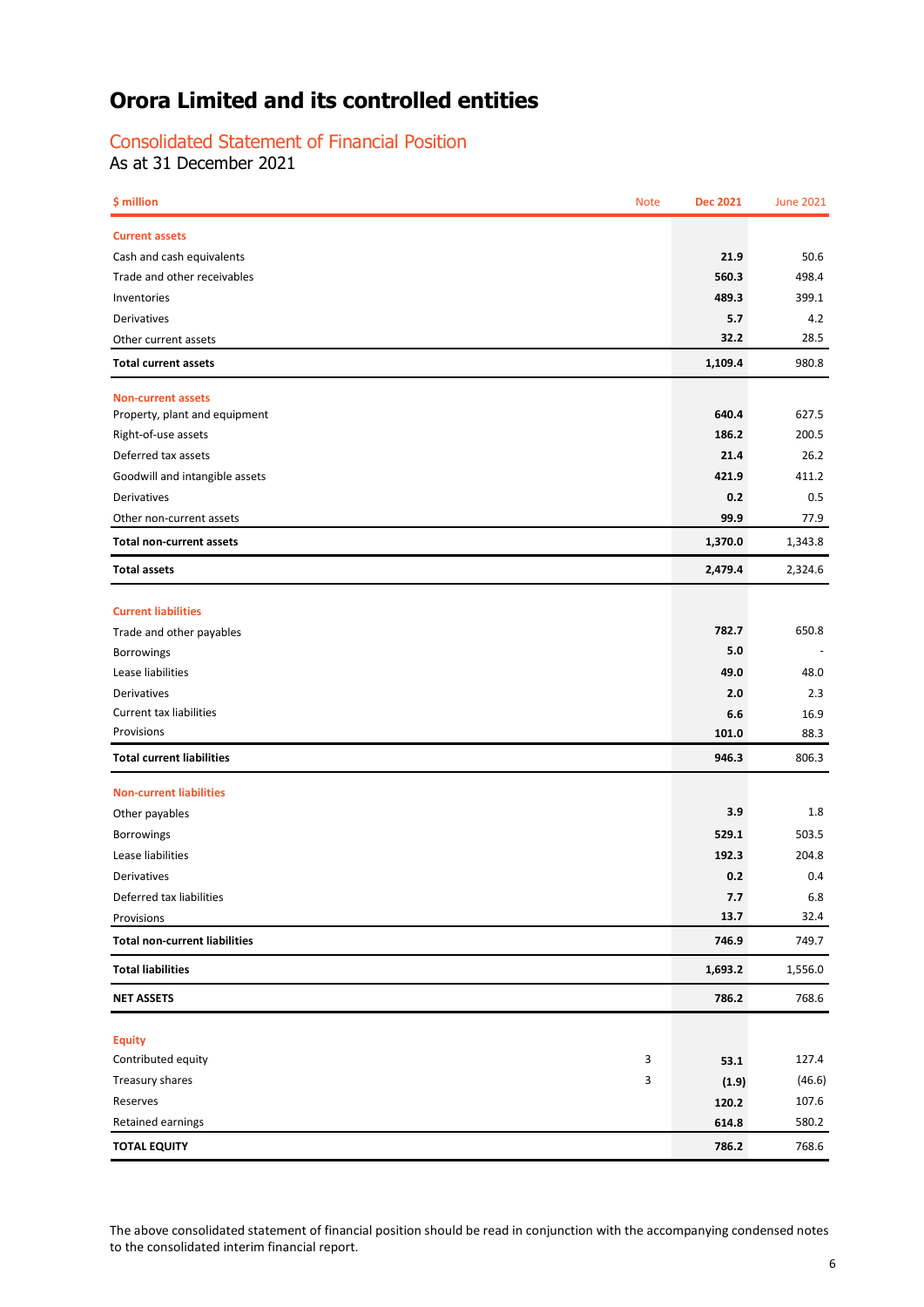# Consolidated Statement of Changes in Equity

For the six months ended 31 December 2021

|                                                           |             | <b>Attributable to owners of Orora Limited</b> |                 |                          |              |
|-----------------------------------------------------------|-------------|------------------------------------------------|-----------------|--------------------------|--------------|
|                                                           |             | <b>Contributed</b>                             |                 | <b>Retained</b>          | <b>Total</b> |
| \$ million                                                | <b>Note</b> | equity                                         | <b>Reserves</b> | earnings                 | equity       |
| Balance at 1 July 2021                                    |             | 80.8                                           | 107.6           | 580.2                    | 768.6        |
| Net profit for the financial period                       |             |                                                |                 | 100.3                    | 100.3        |
| Other comprehensive income/(loss):                        |             |                                                |                 |                          |              |
| Unrealised gains on cash flow hedges                      |             |                                                | 3.1             |                          | 3.1          |
| Realised gains transferred to profit or loss              |             |                                                | (1.8)           |                          | (1.8)        |
| Realised gains transferred to non-financial assets        |             |                                                | (0.1)           |                          | (0.1)        |
| Exchange differences on translation of foreign operations |             |                                                | 12.7            |                          | 12.7         |
| Deferred tax                                              |             |                                                | (0.3)           |                          | (0.3)        |
| Total other comprehensive income                          |             |                                                | 13.6            |                          | 13.6         |
| Transactions with owners in their capacity as owners:     |             |                                                |                 |                          |              |
| Share buy-back                                            | 3           | (31.5)                                         |                 |                          | (31.5)       |
| Purchase of treasury shares                               | 3           | (1.7)                                          |                 |                          | (1.7)        |
| Dividends paid                                            | 4           | $\sim$                                         |                 | (65.7)                   | (65.7)       |
| Settlement of options and performance rights              | 3           | 3.6                                            | (3.6)           |                          |              |
| Share-based payment expense                               |             |                                                | 2.6             |                          | 2.6          |
| <b>Balance at 31 December 2021</b>                        |             | 51.2                                           | 120.2           | 614.8                    | 786.2        |
|                                                           |             |                                                |                 |                          |              |
| Balance at 1 July 2020                                    |             | 333.6                                          | 139.2           | 559.2                    | 1,032.0      |
| Impact of change in accounting policies <sup>(1)</sup>    | 8           |                                                |                 | (1.8)                    | (1.8)        |
| Restated balance at 1 July 2020                           |             | 333.6                                          | 139.2           | 557.4                    | 1,030.2      |
| Net profit for the financial period                       |             |                                                |                 | 97.3                     | 97.3         |
| Other comprehensive income/(loss):                        |             |                                                |                 |                          |              |
| Unrealised losses on cash flow hedges                     |             |                                                | (9.6)           |                          | (9.6)        |
| Realised losses transferred to profit or loss             |             |                                                | 4.2             |                          | 4.2          |
| Exchange differences on translation of foreign operations |             |                                                | (44.6)          |                          | (44.6)       |
| Deferred tax                                              |             | $\sim$                                         | 1.6             | $\overline{\phantom{a}}$ | 1.6          |
| Total other comprehensive expense                         |             | $\overline{\phantom{a}}$                       | (48.4)          | $\overline{a}$           | (48.4)       |
| Transactions with owners in their capacity as owners:     |             |                                                |                 |                          |              |
| Share buy-back                                            |             | (110.7)                                        |                 |                          | (110.7)      |
| Purchase of treasury shares                               |             | (1.7)                                          |                 |                          | (1.7)        |
| Dividends paid                                            | 4           | ÷,                                             | $\overline{a}$  | (53.1)                   | (53.1)       |
| Settlement of options and performance rights              |             | 1.2                                            | (1.2)           |                          |              |
| Share-based payment expense                               |             |                                                | (0.3)           |                          | (0.3)        |
| <b>Balance at 31 December 2020</b>                        |             | 222.4                                          | 89.3            | 601.6                    | 913.3        |

(1) In response to the International Financial Reporting Interpretation Committee (IFRIC) agenda decisions regarding the accounting of upfront configuration and customisation costs incurred in implementing Systems-as-a-Service (SaaS) arrangements the Group has revised its accounting policy in respect of the treatment of these costs. The change in these accounting policies has been applied retrospectively and the historical information restated to account for the impact of the change, refer note 8 for further information.

The above consolidated statement of changes in equity should be read in conjunction with the accompanying condensed notes to the consolidated interim financial report.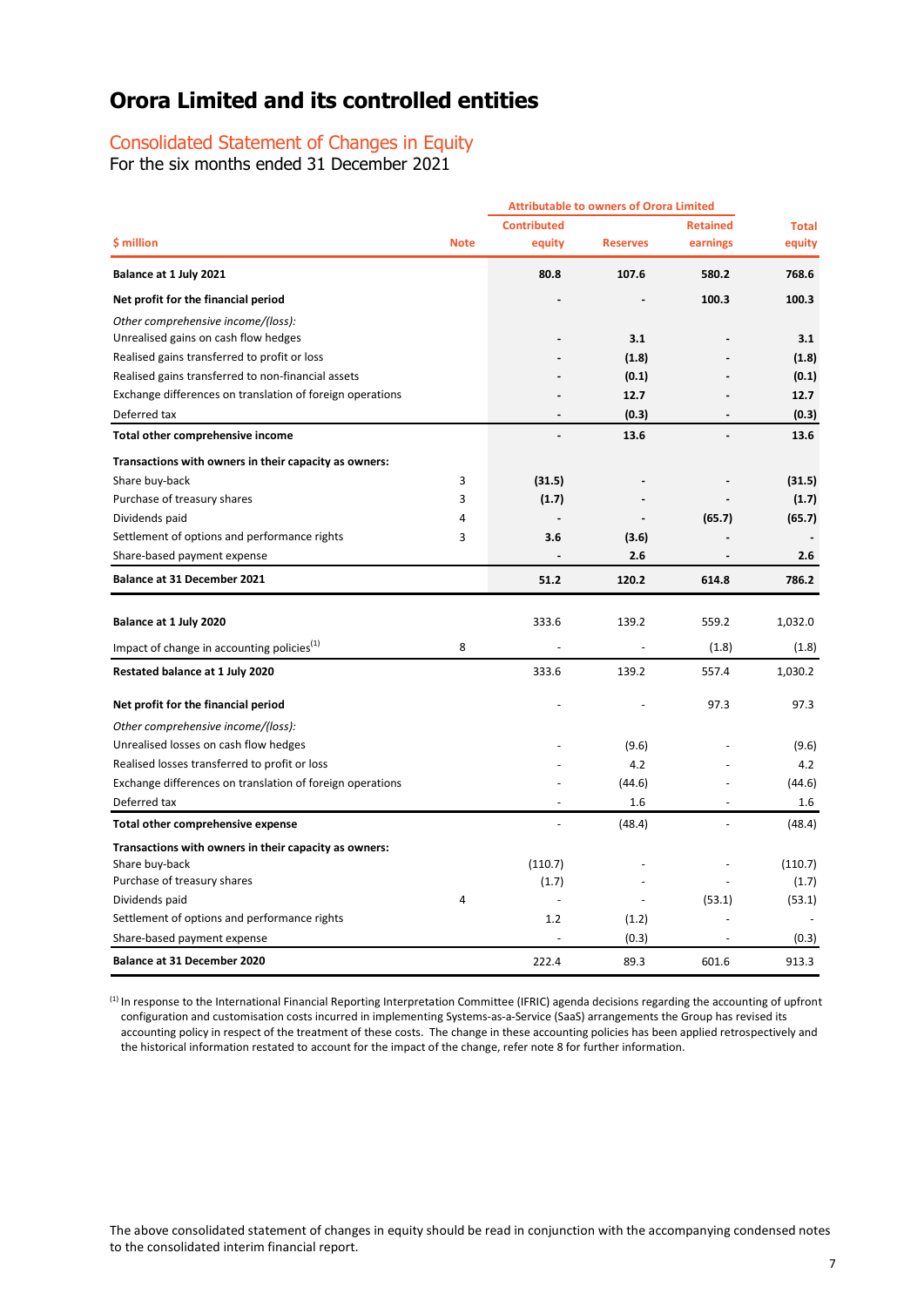# Consolidated Cash Flow Statement

For the six months ended 31 December 2021

| \$ million                                                                                                          | <b>Note</b> | <b>Dec 2021</b> | <b>Dec 2020</b> |
|---------------------------------------------------------------------------------------------------------------------|-------------|-----------------|-----------------|
| Cash flows from/(used in) operating activities                                                                      |             |                 |                 |
| Profit for the financial period from continuing operations                                                          |             | 102.7           | 84.5            |
| Depreciation                                                                                                        |             | 54.1            | 55.4            |
| Amortisation of intangible assets                                                                                   |             | 4.3             | 4.0             |
| Net finance costs                                                                                                   |             | 13.1            | 14.4            |
| Net gain on disposal of non-current assets                                                                          |             | (1.1)           |                 |
| Fair value (gain)/loss on financial instruments at fair value through income statement                              |             | (0.1)           | 0.2             |
| Share-based payment expense                                                                                         |             | 2.6             | 1.5<br>12.7     |
| Net impairment losses and other sundry items<br>Restructuring and decommissioning expense                           |             | 9.6             | 9.3             |
| Income tax expense                                                                                                  |             | 38.7            | 31.7            |
| Operating cash inflow before changes in working capital and provisions                                              |             | 223.9           | 213.7           |
| - (Increase)/Decrease in prepayments and other operating assets                                                     |             | (9.1)           | (6.5)           |
| - (Decrease)/Increase in provisions                                                                                 |             | (3.9)           | (18.1)          |
| - (Increase)/Decrease in trade and other receivables                                                                |             | (54.2)          | 15.5            |
| - (Increase)/Decrease in inventories                                                                                |             | (86.0)          | 2.8             |
| - Increase/(Decrease) in trade and other payables                                                                   |             | 110.1           | (28.6)          |
|                                                                                                                     |             | 180.8           | 178.8           |
| Interest received                                                                                                   |             |                 | 0.2             |
| Interest and borrowing costs paid                                                                                   |             | (13.9)          | (14.9)          |
| Income tax (paid)/received                                                                                          |             | (45.5)          | 18.9            |
| Net cash inflow from continuing operating activities                                                                |             | 121.4           | 183.0           |
| Net cash flow of discontinued operating activities                                                                  | 7           |                 |                 |
| Net cash inflow from operating activities                                                                           |             | 121.4           | 183.0           |
|                                                                                                                     |             |                 |                 |
| Cash flows (used in)/from investing activities                                                                      |             |                 |                 |
| Granting of loans to associated companies and other persons                                                         |             | (3.8)           | (0.2)           |
| Receipt of government grant<br>Payments for acquisition of controlled entities and businesses, net of cash acquired |             | 2.0             | (0.9)           |
| Payments for property, plant and equipment and intangible assets                                                    |             | (42.9)          | (26.2)          |
| Proceeds on disposal of non-current assets                                                                          |             | 0.3             |                 |
| Net cash flows used in continuing investing activities                                                              |             | (44.4)          | (27.3)          |
| Net cash flows (used in)/from discontinued investing activities                                                     | 7           | (3.1)           | 19.7            |
| Net cash flows used in investing activities                                                                         |             | (47.5)          | (7.6)           |
|                                                                                                                     |             |                 |                 |
| Cash flows (used in)/from financing activities                                                                      |             |                 |                 |
| Share buy-back                                                                                                      | 3           | (30.4)          | (110.7)         |
| Payments for treasury shares<br>Proceeds from borrowings                                                            | 3           | (2.8)<br>469.2  | (1.7)<br>500.7  |
| Repayment of borrowings                                                                                             |             | (449.2)         | (503.3)         |
| Principal lease repayments                                                                                          |             | (24.6)          | (24.8)          |
| Dividends paid and other equity distributions                                                                       | 4           | (65.7)          | (53.1)          |
| Net cash flows used in continuing financing activities                                                              |             | (103.5)         | (192.9)         |
| Net cash flow of discontinued financing activities                                                                  | 7           |                 |                 |
| Net cash flows used in financing activities                                                                         |             | (103.5)         | (192.9)         |
|                                                                                                                     |             |                 |                 |
| Net (decrease)/increase in cash held                                                                                |             | (29.6)          | (17.5)          |
| Cash and cash equivalents at the beginning of the financial period                                                  |             | 50.6            | 107.3           |
| Effects of exchange rate changes on cash and cash equivalents                                                       |             | 0.9             | (6.4)           |
| Cash and cash equivalents at the end of the financial period                                                        |             | 21.9            | 83.4            |

The above consolidated cash flow statement should be read in conjunction with the accompanying condensed notes to the consolidated interim financial report.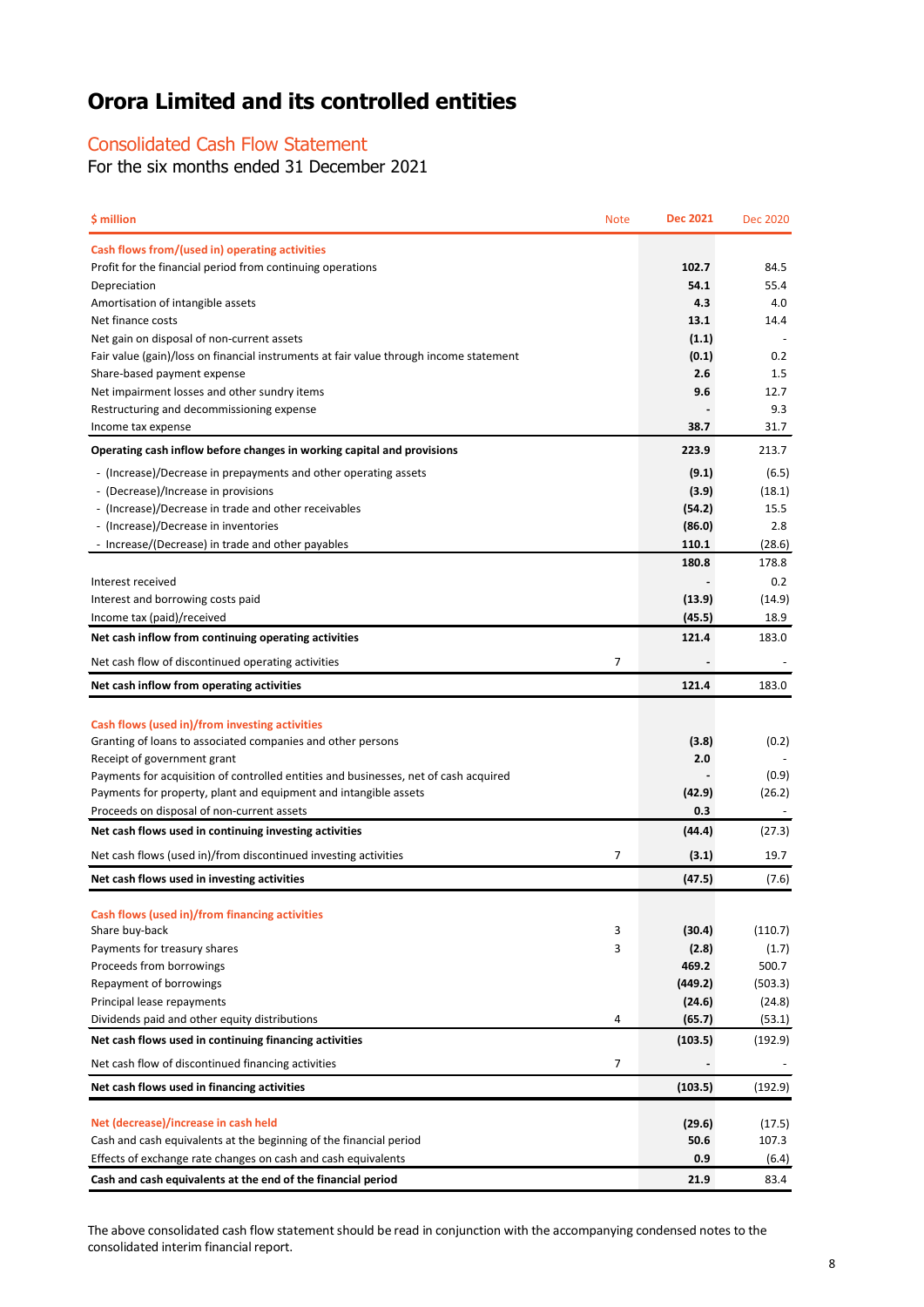# Condensed Notes to the Consolidated Interim Financial Report

For the six months ended 31 December 2021

# About this report

Orora Limited (the Company) is a for-profit entity for the purposes of preparing this financial report and is domiciled in Australia. These condensed consolidated interim financial statements ('interim financial report') as at and for the six months ended 31 December 2021 comprise the Company and its subsidiaries (together referred to as the 'Group'). The Group is primarily involved in the manufacture and supply of packaging products and services to the grocery, fast moving consumer goods and industrial markets.

These interim financial statements for the Group for the six months ended 31 December 2021 were approved by the Company's Board of Directors on 16 February 2022. The Directors have the power to amend and reissue the interim financial report.

The Annual Report of the Group as at and for the year ended 30 June 2021 is available upon request from the Company's registered office at 109 Burwood Road, Hawthorn 3122, Victoria, Australia or a[t www.ororagroup.com.](http://www.ororagroup.com/)

This interim financial report:

- has been prepared in accordance with the requirements of Accounting Standard AASB 134 *Interim Financial Reporting* (AASB 134) and the *Corporations Act 2001;*
- does not include all of the information required for a full financial report, and should be read in conjunction with the Annual Report of the Group as at and for the year ended 30 June 2021 and any public announcements made by Orora Limited and its controlled entities during the half year in accordance with continuous disclosure obligations arising under the *Corporations Act 2001*;
- has been prepared under historical cost basis except for financial instruments which have been measured at fair value. Non-derivative financial instruments are measured at fair value through the income statement;
- is presented in Australian dollars with values rounded to the nearest \$100,000 unless otherwise stated, in accordance with the ASIC Corporations (Rounding in Financial/Directors' Reports) Instrument 2016/191;
- presents reclassified comparative information where required for consistency with the current period presentation;
- adopts all new and amended Accounting Standards and Interpretations issued by the AASB that are relevant to the operations of the Group and effective for reporting periods beginning on or after 1 July 2021, refer note 8;
- does not early adopt any Accounting Standards and Interpretations that have been issued or amended but are not yet effective; and
- has applied the Group accounting policies consistently to all periods presented.

# Judgements and estimates

The preparation of the interim financial statements requires management to exercise judgement in applying the Group's accounting policies. It also requires the use of estimates and assumptions that affect the reported amounts of assets, liabilities, income and expenses.

The judgement, estimates and assumptions applied in the interim financial statements, including the key sources of estimation uncertainty are the same as those applied in the Group's last Annual Report for the year ended 30 June 2021.

### **Asset restoration and decommissioning liability** *Asset decommissioning*

In the twelve month period to 30 June 2021, refer to note 1.2 of the 30 June 2021 Annual Report, the Group recognised a significant item expense of \$38.6 million (after tax \$27.0 million) relating to additional costs associated with the decommissioning of the former Petrie Mill site of which \$9.3 million (after tax \$6.5 million) was recognised in the six month period to 31 December 2020, refer note 2.

The decommissioning of the Petrie site is a significant and complex exercise involving multiple government agencies. At the date of this consolidated interim financial report, decommissioning work continues on site with the estimated costs to complete the decommissioning contingent on final remediation requirements which require significant judgement in respect of determining a reliable estimate.

The provision recognised as at 31 December 2021 represents management's best estimate using all currently available information and considering applicable legislative and environmental regulations.

### *Environmental indemnity*

The Australasian Fibre sale agreement includes an indemnity with regards to potential pre-existing environmental contamination that may exist at the Australasian Fibre sites at the date of sale, 30 April 2020. The indemnity is in relation to the future requirement to either: a) remediate a site as directed by a regulatory agency; or b) the site is subject to regulatory enforcement action.

During the year ended 30 June 2020, the Group recognised a provision for potential future costs that may be incurred in relation to any identified environmental contamination as part of the gain on sale of the divestment.

The provision recognised at 31 December 2021 is unchanged from the provision at 30 June 2021 and represents management's best estimate of the potential liability under the indemnity, using all currently available information and considering the scope of the indemnity.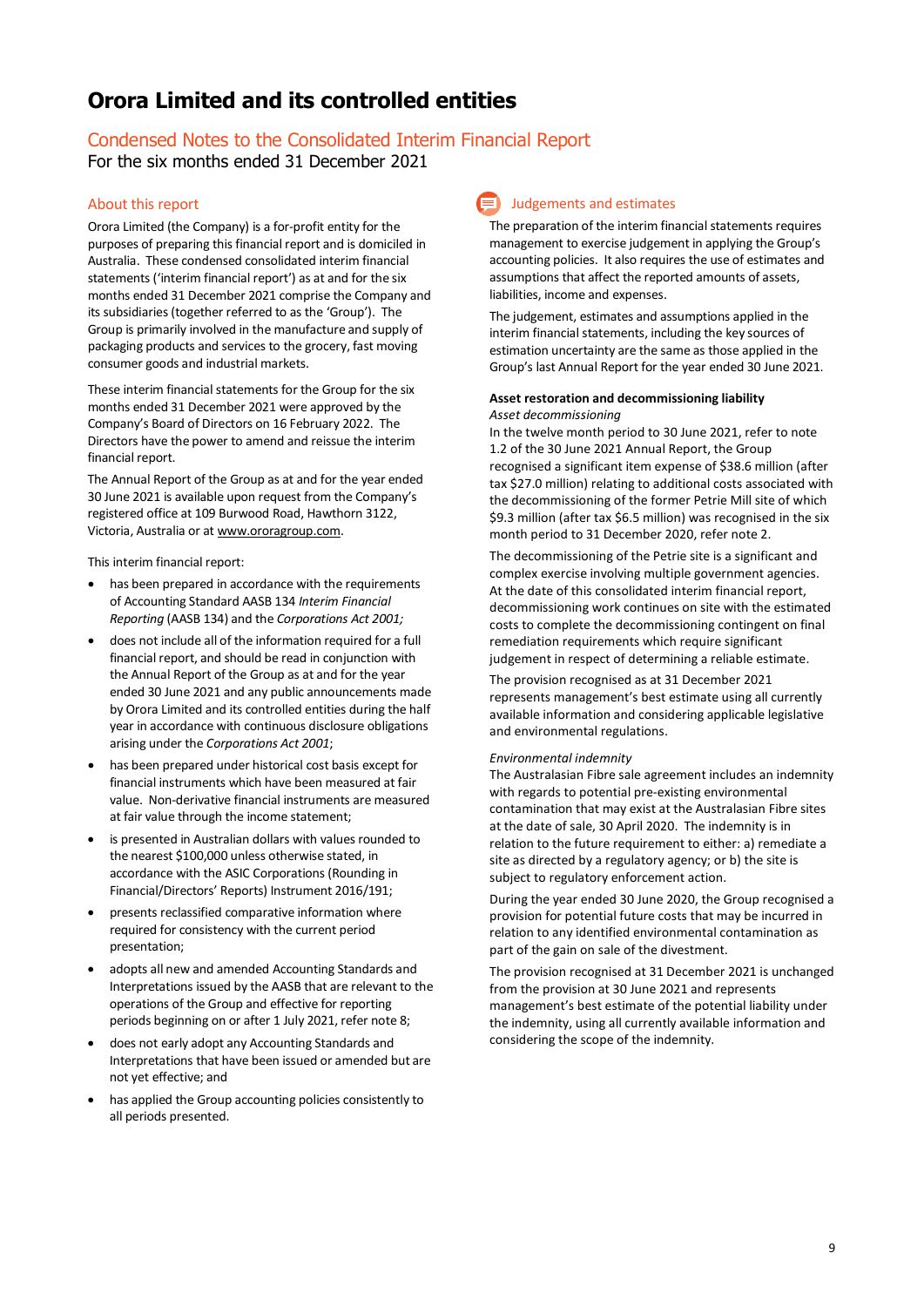# Condensed Notes to the Consolidated Interim Financial Report

For the six months ended 31 December 2021

## 1. Segment information

### Understanding the segment results

The Group's operating segments are organised and managed according to their geographical location. Each segment represents a strategic business that offers different products and operates in different industries and markets.

The Corporate Executive Team, the chief operating decision-makers (CODM), monitor the operating results of the business separately for the purpose of making decisions about resource allocation and performance assessment.

Segment performance is evaluated based on earnings before significant items, interest and related income tax expense (EBIT). This measure excludes discontinued operations and the effects of individually significant non-recurring gains/losses which may have an impact on the quality of earnings, whilst including items directly attributable to the segment as well as those that can be allocated on a reasonable basis.

Interest income and expenditure and other finance costs, excluding interest expense related to lease liabilities, are not allocated to the segments, as this type of activity is managed on a Group basis. Transfer prices between segments are priced on an 'arms-length' basis, in a manner similar to transactions with third parties, and are eliminated on consolidation.

The following summary describes the operations of each reportable segment.

### **Orora Australasia**

This segment focuses on the manufacture of beverage packaging products within Australia and New Zealand. The products manufactured by this segment include glass bottles, beverage cans and wine closures.

### **Orora North America**

This segment, predominately located in North America, purchases, warehouses, sells and delivers a wide range of packaging and other related materials. The business also includes integrated corrugated sheet and box manufacturing and equipment sales capabilities and point of purchase retail display solutions and other visual communication services.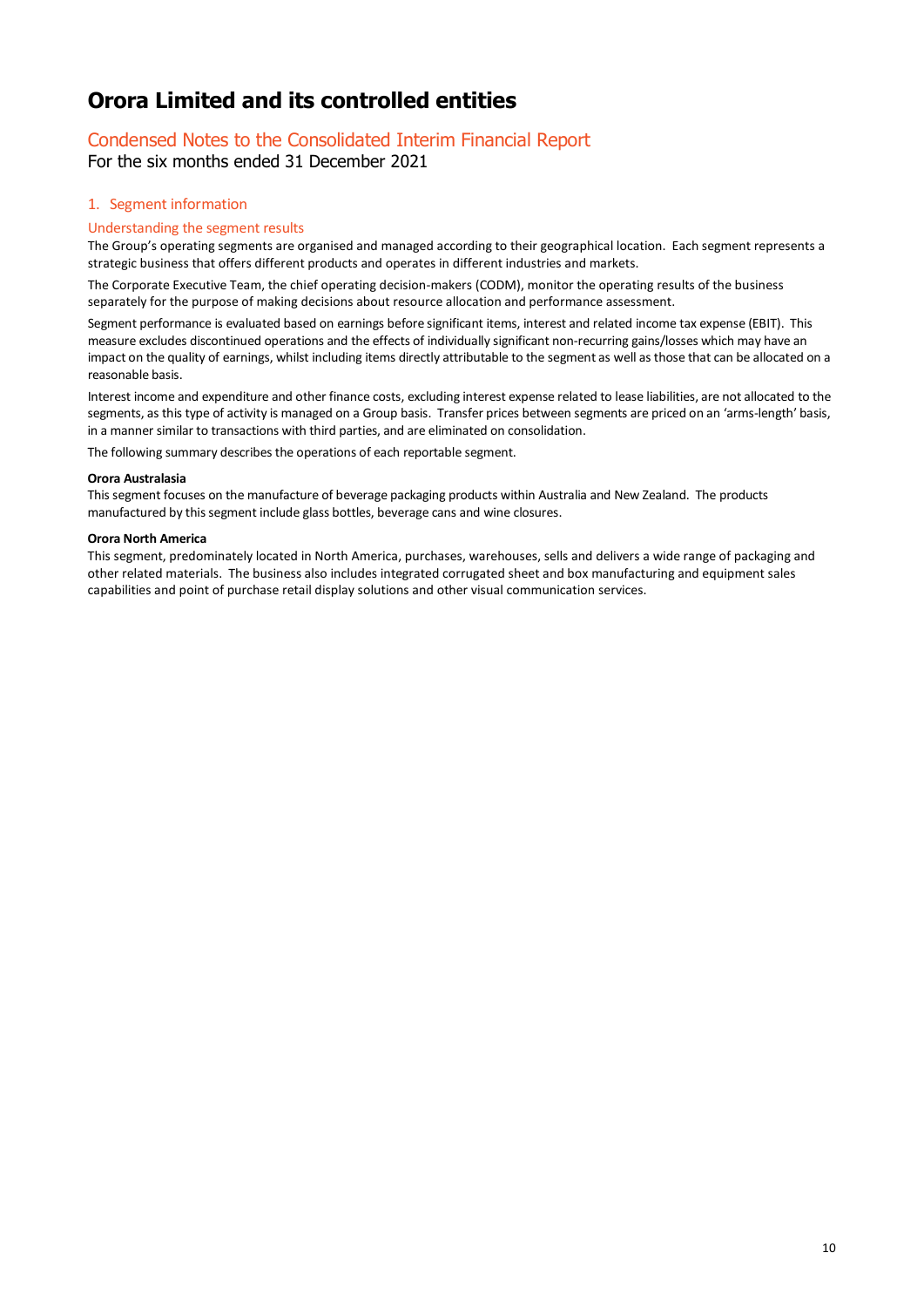# Condensed Notes to the Consolidated Interim Financial Report

For the six months ended 31 December 2021

# 1. Segment information (continued)

The following segment information was provided to the Corporate Executive Team for the reportable segments for the half year ended 31 December 2021.

|                                                                                                       | <b>Australasia</b> |        | <b>North America</b> |         | <b>Total Reported</b> |         |
|-------------------------------------------------------------------------------------------------------|--------------------|--------|----------------------|---------|-----------------------|---------|
| \$ million<br><b>Note</b>                                                                             | 2021               | 2020   | 2021                 | 2020    | 2021                  | 2020    |
| Reportable segment revenue                                                                            |                    |        |                      |         |                       |         |
| Total reportable segment revenue from continuing<br>operations <sup>(1)</sup>                         | 443.2              | 441.2  | 1,545.4              | 1,372.9 | 1,988.6               | 1,814.1 |
| Reportable segment earnings                                                                           |                    |        |                      |         |                       |         |
| Earnings before significant items, interest, tax,<br>depreciation and amortisation                    | 106.0              | 109.8  | 106.9                | 89.5    | 212.9                 | 199.3   |
| Depreciation and amortisation                                                                         | (22.0)             | (23.8) | (36.4)               | (35.6)  | (58.4)                | (59.4)  |
| Earnings before significant items, interest and tax                                                   | 84.0               | 86.0   | 70.5                 | 53.9    | 154.5                 | 139.9   |
| Allocated finance expense - lease liabilities interest                                                | (0.3)              | (0.4)  | (4.7)                | (5.3)   | (5.0)                 | (5.7)   |
| Earnings before significant items, unallocated interest<br>and tax for continuing operations          | 83.7               | 85.6   | 65.8                 | 48.6    | 149.5                 | 134.2   |
| Reconciliation to profit before tax                                                                   |                    |        |                      |         |                       |         |
| $\overline{2}$<br>Significant items before tax                                                        |                    |        |                      |         |                       | (9.3)   |
| Earnings before interest and tax                                                                      |                    |        |                      |         | 149.5                 | 124.9   |
| Unallocated finance income                                                                            |                    |        |                      |         | 0.2                   | 0.2     |
| Unallocated finance expense                                                                           |                    |        |                      |         | (8.3)                 | (8.9)   |
| Consolidated profit before income tax expense from continuing operations                              |                    |        |                      |         | 141.4                 | 116.2   |
|                                                                                                       |                    |        |                      |         |                       |         |
| Operating free cash flow from continuing<br>operations <sup>(2)</sup>                                 | 71.7               | 77.9   | 61.6                 | 48.8    | 133.3                 | 126.7   |
| Reconciliation to cash flow from operating activities                                                 |                    |        |                      |         |                       |         |
| Add back investing cash outflow activities included in segment operating free cash flow               |                    |        |                      |         |                       | 21.6    |
| Add back principal lease repayments included in segment operating free cash flow                      |                    |        |                      |         |                       | 30.5    |
| Add interest and tax operating cash outflow activities excluded from segment operating free cash flow |                    |        |                      |         | (59.4)                | 4.2     |
| Net cash flow from continuing operating activities                                                    |                    |        |                      |         | 121.4                 | 183.0   |

(1) Represents total revenue from external customers. Across all segments, in accordance with AASB 15 *Revenue from Contracts with Customers,* the timing of revenue recognition materially occurs at a point in time.

<sup>(2)</sup> Operating free cash flow represents the cash flow generated from the Group's operating and investment activities, including lease payments but before interest, tax and dividends.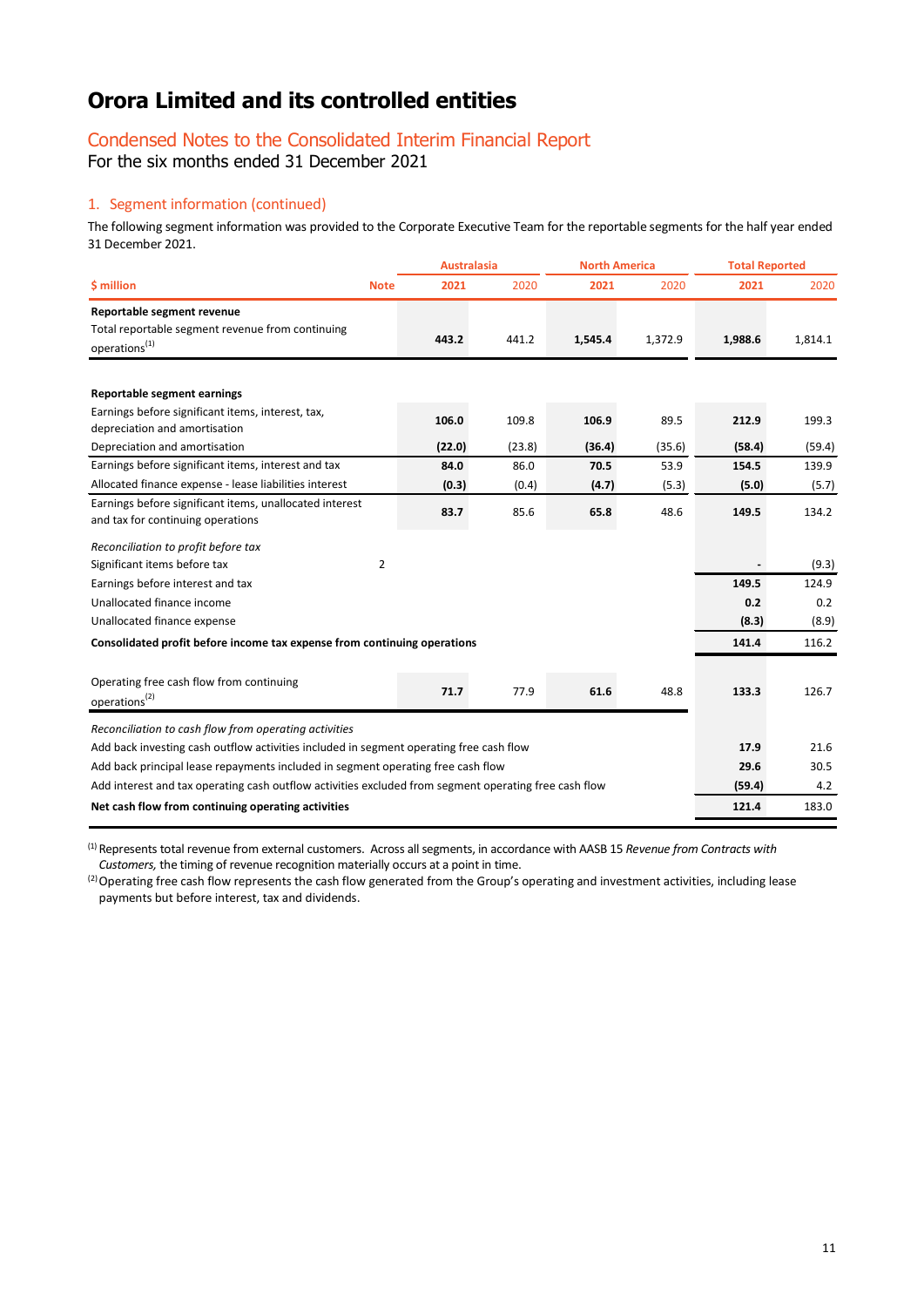# Condensed Notes to the Consolidated Interim Financial Report

For the six months ended 31 December 2021

### 2. Significant items

Significant items are typically gains or losses arising from events that are not considered part of the core operations of the business.

| \$ million                                        | <b>Before tax</b> | Tax (expense)/<br>benefit | Net of tax |
|---------------------------------------------------|-------------------|---------------------------|------------|
| 31 December 2021                                  |                   |                           |            |
| <b>Discontinuing operations</b>                   |                   |                           |            |
| Net profit on sale of Australasian Fibre business |                   | (2.4)                     | (2.4)      |
| <b>Total significant item expense</b>             |                   | (2.4)                     | (2.4)      |
|                                                   |                   |                           |            |
| 31 December 2020                                  |                   |                           |            |
| <b>Continuing operations</b>                      |                   |                           |            |
| Decommissioning costs                             | (9.3)             | 2.8                       | (6.5)      |
|                                                   | (9.3)             | 2.8                       | (6.5)      |
| <b>Discontinuing operations</b>                   |                   |                           |            |
| Net profit on sale of Australasian Fibre business | 11.3              | 1.5                       | 12.8       |
|                                                   | 11.3              | 1.5                       | 12.8       |
| <b>Total significant item income</b>              | 2.0               | 4.3                       | 6.3        |

## *Net profit on sale of Australasian Fibre Business*

During the period a tax expense of \$2.4 million was recognised upon finalisation of the tax position of the Australasian Fibre business and the filing of associated tax returns with tax authorities. In the comparative period an incremental net gain on disposal of \$11.3 million (after tax \$12.8 million) was recognised upon the finalisation of the post-close completion accounts, which occurred on 29 September 2020. Refer to note 7 for further details of the divestment.

### *Decommissioning costs*

In the comparative period, following ongoing project review and reassessment of remediation requirements additional costs associated with the decommissioning of the former Petrie mill site of \$9.3 million (\$6.5 million after tax) were recognised in respect of estimated costs to complete. This expense was recognised as a significant item and was presented in 'general and administration' expense.

### 3. Contributed equity

| <b>S</b> million                                                       | <b>Dec 2021</b> | June 2021 |
|------------------------------------------------------------------------|-----------------|-----------|
| Issued and fully paid ordinary shares: <sup>(1)</sup>                  |                 |           |
| 867,014,360 ordinary shares with no par value (June 2021: 890,240,011) | 53.1            | 127.4     |
| Treasury shares: <sup>(2)</sup>                                        |                 |           |
| 574,246 ordinary shares with no par value (June 2021: 14,440,795)      | (1.9)           | (46.6)    |
| <b>Total contributed equity</b>                                        | 51.2            | 80.8      |

(1)All issued shares are fully paid, all shares rank equally with regards to the Company's residual assets. Ordinary shares entitle the holder to participate in dividends as declared from time to time and are entitled to one vote per share at meetings of the Company.

(2) Treasury shares are shares in the Company that are held by the Orora Employee Share Trust for the purpose of issuing shares to employees under the Group's Employee Share Plans. Treasury shares include 311,119 shares (\$1.1 million) purchased under the share buy-back program that were cancelled subsequent to 31 December 2021. In the comparative period treasury shares include 14,214,228 shares (\$46.1 million) purchased under the share buy-back that were cancelled subsequent to 30 June 2021.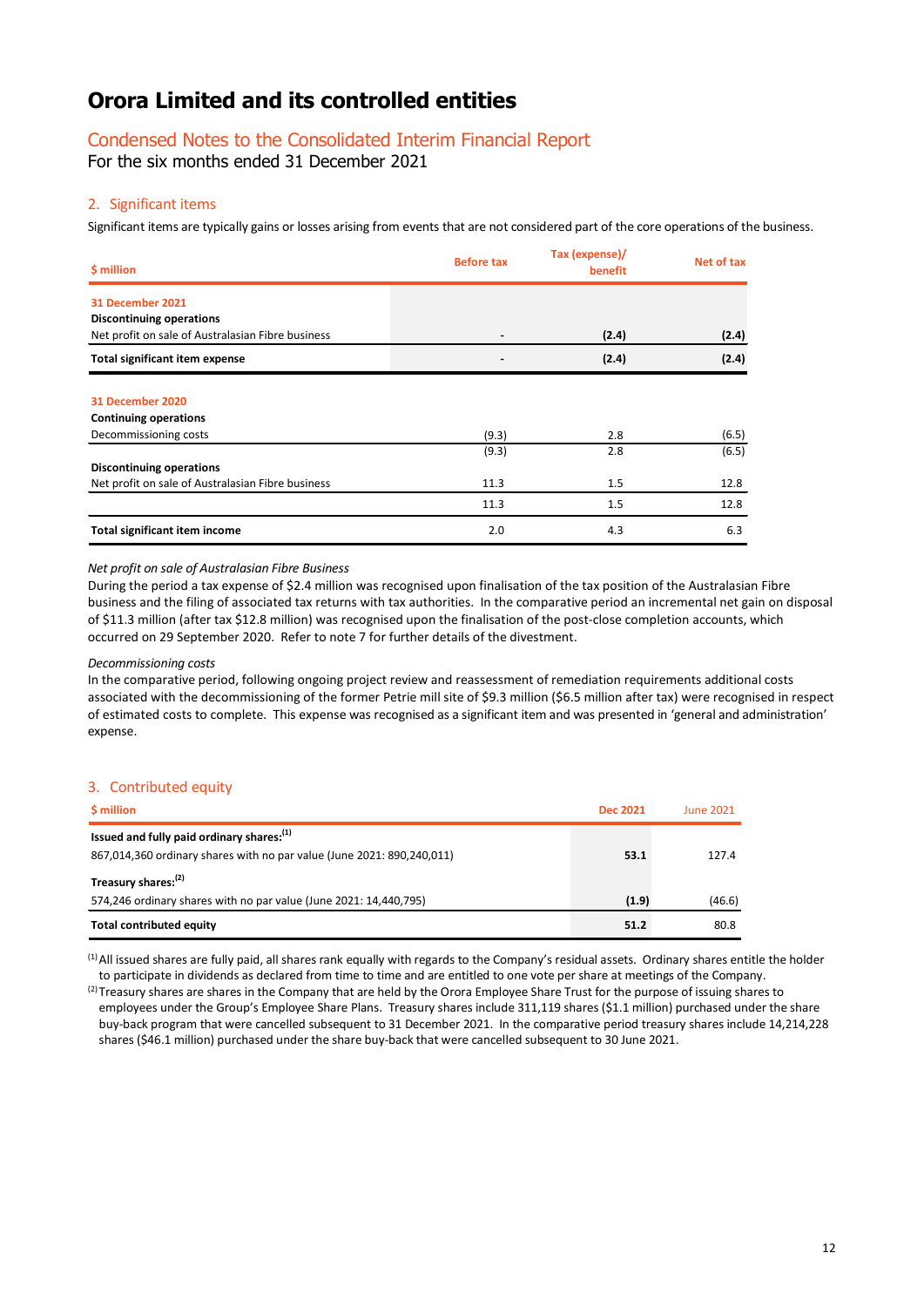# Condensed Notes to the Consolidated Interim Financial Report

For the six months ended 31 December 2021

# 3. Contributed equity (continued)

Reconciliation of fully paid ordinary shares and treasury shares

|                                                                                                | <b>Ordinary shares</b> |            | <b>Treasury shares</b> |            |
|------------------------------------------------------------------------------------------------|------------------------|------------|------------------------|------------|
|                                                                                                | No. '000               | \$ million | No. '000               | \$ million |
| At 1 July 2020                                                                                 | 965,363                | 335.2      | (655)                  | (1.6)      |
| Share buyback                                                                                  | (75, 123)              | (210.1)    |                        |            |
| Acquisition of shares under share buyback program <sup>(1)</sup>                               |                        |            | (14, 214)              | (46.1)     |
| Acquisition of shares by the Orora Employee Share Trust                                        |                        |            | (412)                  | (0.9)      |
| Proceeds received from employees on exercise of options                                        |                        | 1.0        |                        |            |
| Restriction lifted on shares issued under the RSU Grant                                        |                        | 0.2        |                        |            |
| Exercise of vested grants under Employee Share Plans                                           | 841                    | 3.1        |                        |            |
| Treasury shares used to satisfy exercise of vested grants under Employee<br>Share Plans        | (841)                  | (2.0)      | 841                    | 2.0        |
| At 30 June 2021                                                                                | 890,240                | 127.4      | (14, 440)              | (46.6)     |
| Share buyback <sup>(1)</sup>                                                                   | (23, 226)              | (76.5)     | 14,214                 | 46.1       |
| Acquisition of shares under share buyback program <sup>(1)</sup>                               |                        |            | (311)                  | (1.1)      |
| Acquisition of shares by the Orora Employee Share Trust                                        |                        |            | (496)                  | (1.7)      |
| Treasury shares used to satisfy issue of RSU Grant                                             |                        | (0.4)      | 102                    | 0.4        |
| Exercise of vested grants under Employee Share Plans                                           | 357                    | 3.6        |                        |            |
| Treasury shares used to satisfy exercise of vested grants under Employee<br><b>Share Plans</b> | (357)                  | (1.0)      | 357                    | 1.0        |
| At 31 December 2021                                                                            | 867,014                | 53.1       | (574)                  | (1.9)      |

 $^{(1)}$  During the six months to 31 December 2021 311,119 (\$1.1 million) shares (June 2021: 14,214,288 (\$46.1 million) shares) purchased under the share-buyback program were cancelled subsequent to balance date. These shares are presented within treasury shares.

### Orora Employee Share Trust

The Group holds shares in itself as a result of shares purchased by the Orora Employee Share Trust (the 'Trust'). The Trust was established to manage and administer the Company's responsibilities under the Group's Employee Share Plans through acquiring, holding and transferring of shares in the Company to participating employees. In respect of these transactions, at any point in time the Trust may hold 'allocated' and 'unallocated'shares.

Allocated shares represent those shares that have been purchased and awarded to employees under the Restricted Share Unit (RSU) Grant, options that have vested under Orora's Long Term Incentive Plan but have not yet been exercised, and grants under Orora's Long Term Incentive Plan that contain an addition one-year holding lock before vesting. Shares granted to an employee under the RSU Grant are restricted in that the employee is unable to dispose of the shares during the restriction period which can be up to five years (or as otherwise determined by the Board). The Trust holds these shares on behalf of the employee until the restriction period is lifted at which time the Trust releases the shares to the employee. Allocated shares are not identified or accounted for as treasury shares.

Unallocated shares represent those shares that have been purchased by the Trust on-market to satisfy the potential future allocation or vesting of awards granted under the Group's Employee Share Plans. As the shares are unallocated, they are identified and accounted for as treasury shares.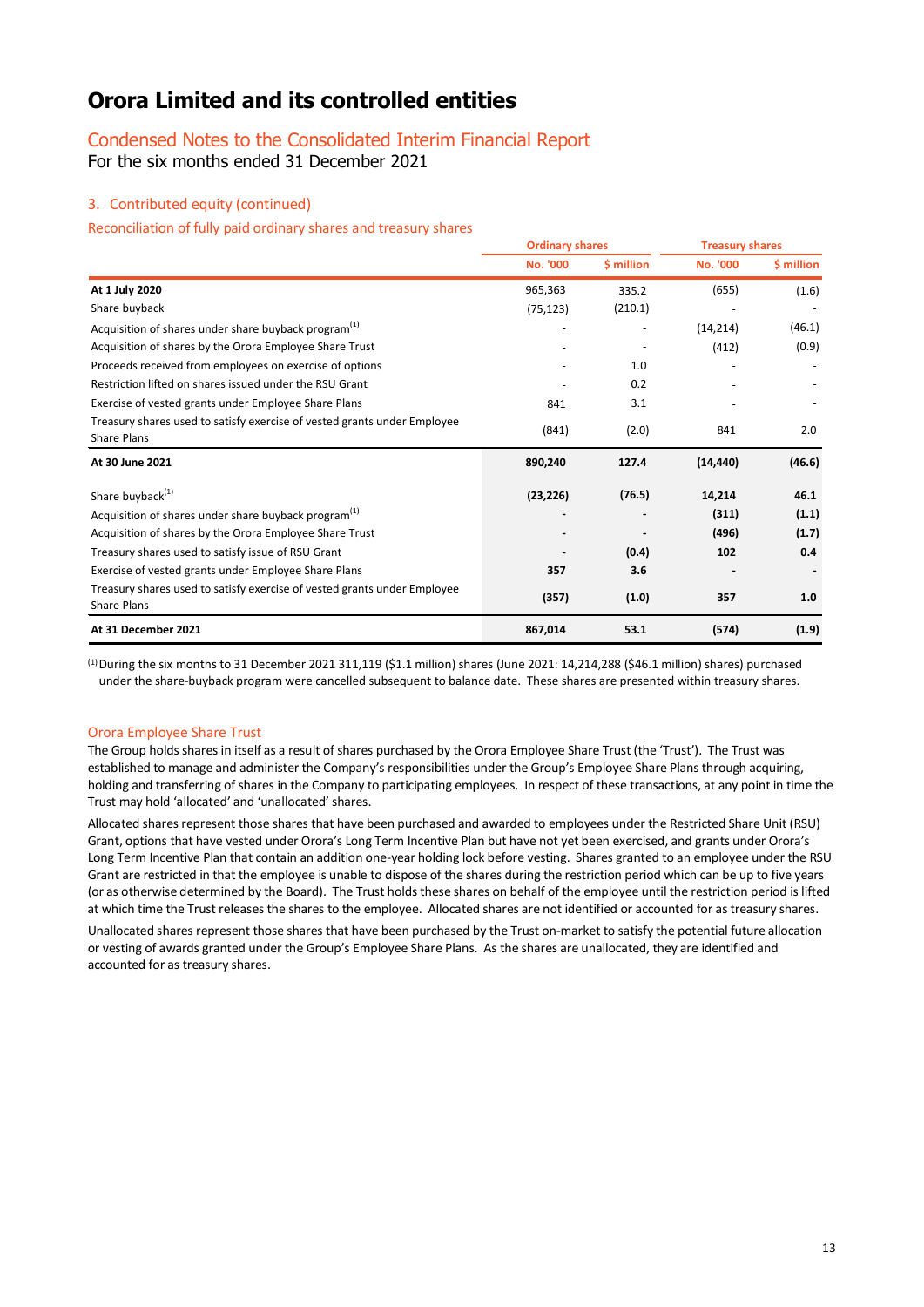# Condensed Notes to the Consolidated Interim Financial Report

For the six months ended 31 December 2021

### 4. Dividends

|                                                                          | Cents per<br>share | Total<br><b>S</b> million |
|--------------------------------------------------------------------------|--------------------|---------------------------|
| Declared and paid during the period<br>Six months ended 31 December 2021 |                    |                           |
| Final dividend for 2021 (unfranked)                                      | 7.5                | 65.7                      |
| Six months ended 31 December 2020                                        |                    |                           |
| Final dividend for 2020 (unfranked)                                      | 5.5                | 53.1                      |
|                                                                          |                    |                           |
| Proposed and unrecognised at period end <sup>(1)</sup>                   |                    |                           |
| Six months ended 31 December 2021                                        |                    |                           |
| Interim dividend for 2022 (unfranked)                                    | 8.0                | 69.3                      |
| Six months ended 31 December 2020                                        |                    |                           |
| Interim dividend for 2021 (unfranked)                                    | 6.5                | 59.5                      |

<sup>(1)</sup> Estimated interim dividend payable, subject to variations in the number of shares up to record date.

### **Dividend Reinvestment Plan**

The Group operates a dividend reinvestment plan which allows eligible shareholders to elect to invest dividends in ordinary shares. All holders of Orora Limited ordinary shares with Australian or New Zealand addresses registered with the share registry are eligible to participate in the plan.

The allocation price for shares is based on the average of the daily volume weighted average share price of Orora Limited ordinary shares sold on the Australian Securities Exchange, calculated with reference to a period of not less than ten consecutive trading days as determined by the Directors.

On 21 October 2021, the Group announced a \$150.0 million on-market share buy-back of issued share capital. The Dividend Reinvestment Plan has been suspended while the on-market buy-back is undertaken.

### **Franking Account**

Franking credits available to shareholders of the Company at 31 December 2021 are nil (June 2021: nil). The declared 2022 interim dividend will be 100% unfranked (2021: interim and financial dividend unfranked).

### **Conduit Foreign Income Account**

For Australian tax purposes, dividends paid to non-resident shareholders are not subject to Australian withholding tax to the extent that they are franked or sourced from the parent entity's conduit foreign income (CFI) account. For the 2022 interim dividend, 100% of the dividend is sourced from the CFI account (2021: interim and final dividend 100% CFI). As a result, 100% of the 2022 interim dividend paid to nonresidents will not be subject to Australian withholding tax.

### 5. Financial instruments

### Carrying amounts versus fair values

The carrying amounts and fair values of the Group's financial assets and financial liabilities recognised in the financial statements are materially the same, except for the following:

| <b>S</b> million                  | Dec 2021 | <b>June 2021</b> |
|-----------------------------------|----------|------------------|
| <b>US Private Placement Notes</b> |          |                  |
| Carrying value                    | 334.7    | 324.1            |
| Fair value                        | 351.4    | 347.6            |

The methods and assumptions used to estimate the fair value of financial instruments are as follows:

### **Cash**

The carrying amount is fair value due to the liquid nature of these assets.

### **Trade and other receivables/payables**

Due to the short-term nature of these financial rights and obligations, their carrying amounts are considered reasonable approximations of their fair values.

### **Other financial assets/liabilities**

The fair value of loan receivables are calculated using market interest rates.

The fair value of derivative financial instruments are recognised and measured at fair value in the financial statements. The specific valuation techniques used to value the derivative financial instruments include:

- Fair value of interest rate swaps is calculated as the present value of the estimated future cash flows – ie the amounts that the Group would receive or pay to terminate the swap at reporting date, based on observable yield curves;
- The fair value of forward foreign exchange contracts and currency options is determined using the difference between the contract exchange rate and the quoted exchange rate at the balance sheet date;
- The fair value of the aluminium commodity forward contracts is determined using the difference between the contract commodity price and the quoted market price at the balance sheet date; and
- The fair value of electricity commodity forward contracts is calculated as the present value of the estimated future cash flows using market observable quoted prices and risk adjusted forecast prices at the balance sheet date.

### **Interest-bearing liabilities**

For interest bearing liabilities fair value is based on discounting expected future cash flows at market rates.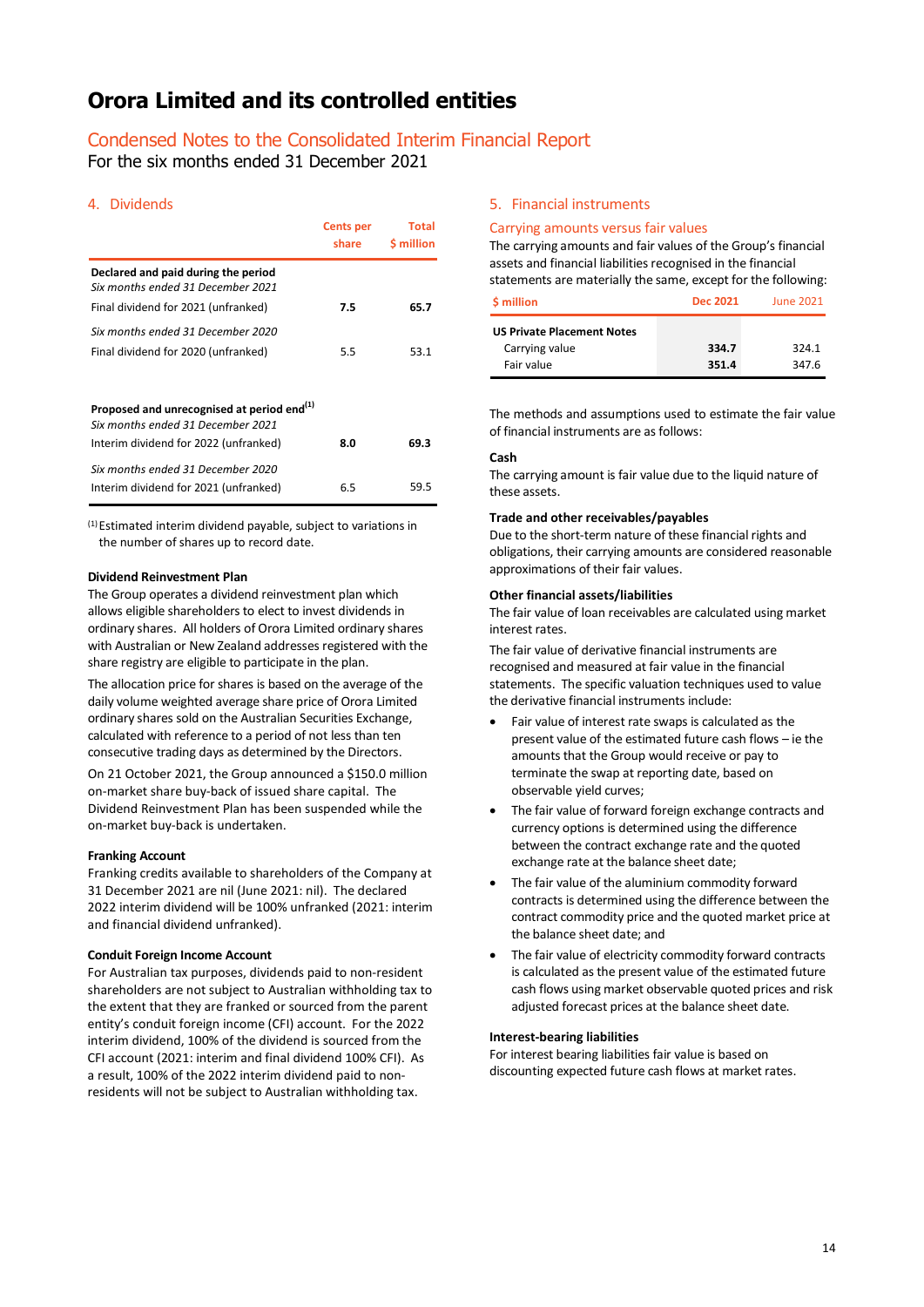# Condensed Notes to the Consolidated Interim Financial Report For the six months ended 31 December 2021

### 5. Financial instruments(continued)

### Valuation of financial instruments

When measuring the fair value of an asset or liability, the Group uses market observable data as far as possible. Fair values are categorised into three levels as prescribed under the accounting standards, with each of these levels indicating the reliability of the inputs used in determining fair value. The levels in the hierarchy are:

- Level 1: Financial instruments traded in an active market (such as publicly traded derivatives and traded securities). Fair value is from a quoted price, for an identical asset or liability at the end of the reporting period, traded in an active market. The quoted market price used for assets is the last bid price;
- Level 2: Financial instruments that are not traded in an active market (for example over-the-counter derivatives). Fair value is determined using valuation techniques that maximise the use of observable market data and rely as little as possible on entityspecific estimates. All significant inputs used in the valuation method are observable;
- Level 3: Financial instruments for which no market exists in which the instrument can be traded. Where one or more of the significant inputs in determining fair value for the asset or liability is not based on observable market data (unobservable input), the instrument is included in level 3.

All of the Group's financial instruments carried at fair value were valued using market observable inputs (Level 2). For financial instruments that are carried at fair value on a recurring basis, the Group determines whether transfers have occurred between Levels in the hierarchy by re-assessing categorisation (based on the lowest level input that is significant to the fair value measurement as a whole) at the end of each reporting period.

There were no transfers between level 1 and 2 for recurring fair value measurements during the period. The Group does not hold any material Level 3 financial instruments.

### 6. Commitments and contingent liabilities

### Capital expenditure commitments

At 31 December 2021, the Group has capital commitments contracted but not provided for in respect of the acquisition of property, plant and equipment of \$48.7 million (June 2021: \$20.7 million).

### Other expenditure commitments

At 31 December 2021, the Group has other expenditure commitments of \$38.8 million (June 2021: \$37 1 million) in respect of other supplies and services yet to be provided.

#### Contingent liabilities

A contingent liability is a liability that is not sufficiently certain to qualify for recognition as a provision where uncertainty may exist regarding the outcome of future events.

#### **Legal proceedings**

The outcome of currently pending and future legal, judicial, regulatory and other proceedings of a litigious nature cannot be predicted with certainty. Legal proceedings can raise difficult and complex issues and are subject to many uncertainties and complexities including, but not limited to, the facts and circumstances of each particular case, issues regarding the jurisdiction in which each proceeding is brought and differences in applicable law.

An adverse decision in a legal proceeding could result in additional costs that are not covered, either wholly or partially, under insurance policies, which could significantly impact the business and results of the operations of the Group.

Each legal proceeding is evaluated on a case-by-case basis considering all available information, including that from legal counsel, to assess potential outcomes. Where it is considered probable that a future obligation will result in an outflow of resources, a provision is recognised in the amount of the present value of the expected cash outflows, if these are deemed reliably measurable.

# 7. Business divestment and discontinued operation Sale of Australasian Fibre business

On 30 April 2020, the Group completed the sale of the Australasia Fibre business (Fibre), recording net proceeds after tax and costs of approximately \$1,550.0 million. Due to the size and complexity of the sale, the agreement included customary post-close completion processes, indemnities and warranties.

The cumulative net gain recognised by the Group on disposal, before tax, is \$165.5 million (after tax \$175.4 million) which includes the \$2.4 million tax expense recognised in the current period upon finalisation of the tax position of the sale and the filing of associated tax returns with tax authorities (refer note 2). In the comparative period an incremental net gain on disposal of \$11.3 million (after tax \$12.8 million) was recognised upon the finalisation of the post-close completion accounts, which occurred on 29 September 2020.

The divestment of the Fibre business is presented as a discontinued operation within the consolidated interim financial report. Financial information relating to the discontinued operation is set out below.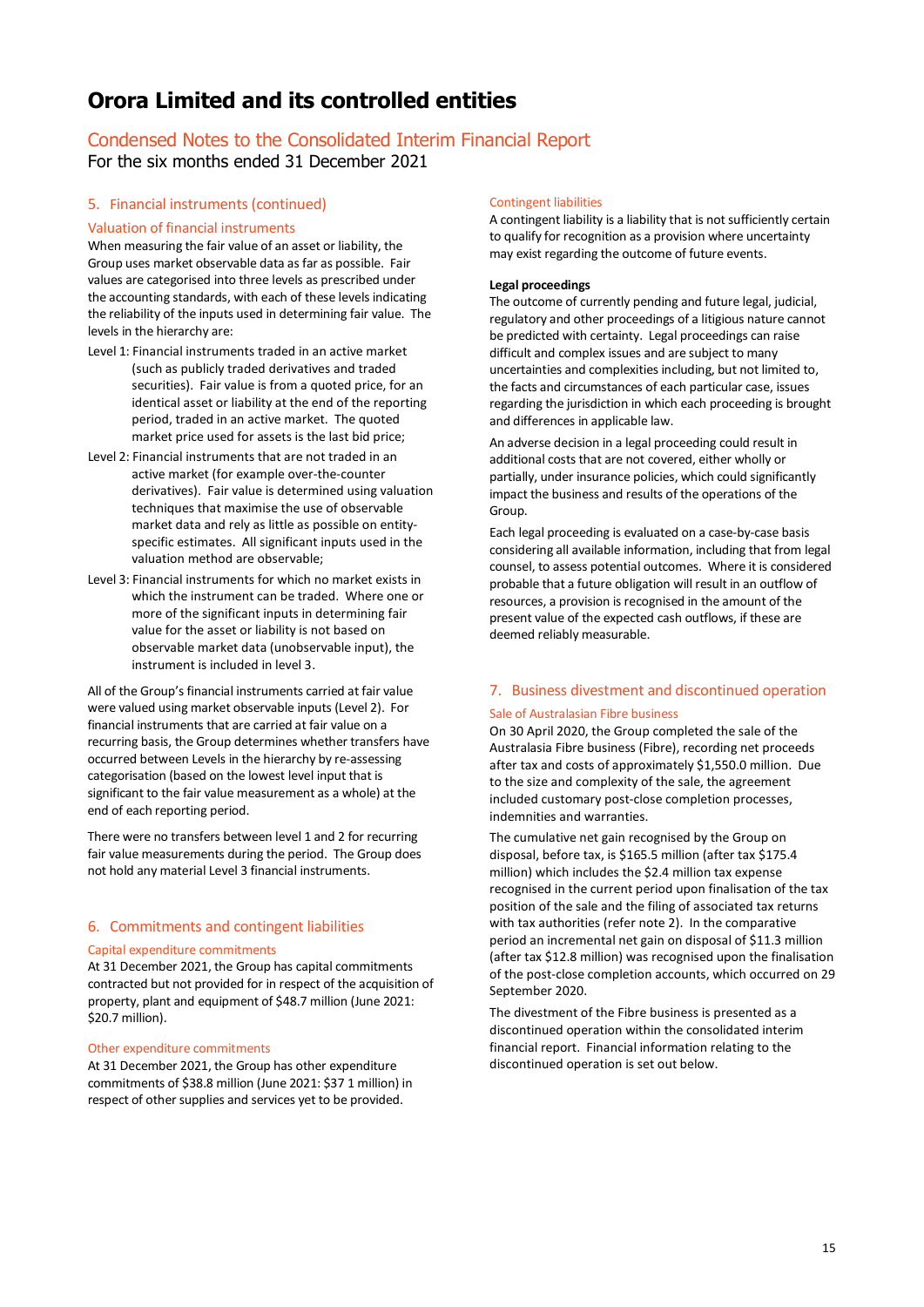# Condensed Notes to the Consolidated Interim Financial Report

For the six months ended 31 December 2021

# 7. Business divestment and discontinued operation (continued)

## Results of discontinued operation

| <b>S</b> million                                                                    | <b>Dec 2021</b> | Dec 2020   |
|-------------------------------------------------------------------------------------|-----------------|------------|
| Gain on sale of discontinued operation                                              |                 | 11.3       |
| Income tax (expense)/benefit on gain on<br>sale of discontinued operation           | (2.4)           | 1.5        |
| (Loss)/profit from discontinued operations,<br>net of tax $^{(1)}$                  | (2.4)           | 12.8       |
| Total comprehensive (expense)/income<br>from discontinued operations <sup>(1)</sup> | (2.4)           | 12.8       |
| Basic earnings per share<br>Diluted earnings per share                              | (0.3)<br>(0.3)  | 1.4<br>1.3 |

(1) The profit from discontinued operations, net of tax, and total comprehensive income from discontinued operations is entirely attributable to the owners of the Orora Limited.

### Cash flows from/(used in) discontinued operation

The net cash flows relating to sale of the Australasian Fibre business are as follows:

| \$ million                                                           | Dec 2021 | Dec 2020 |
|----------------------------------------------------------------------|----------|----------|
| Net cash flows of operating activities                               |          |          |
| Net cash flows (used in)/from investing<br>activities <sup>(1)</sup> | (3.1)    | 19.7     |
| Net cash flows of financing activities                               |          |          |
| Net cash (outflow)/inflow for the period                             | (3.1)    | 19.7     |

 $(1)$  Net cash flows relating to investment activities include a net cash outflow of \$3.1 million (Dec 2020: inflow of \$19.7 million) from the post-close completion process of the Fibre sale.

## 8. New and amended accounting standards and interpretations

All new and amended Australian Accounting Standards and Interpretations mandatory from 1 July 2021 to the Group have been adopted*,* including:

- AASB 2020-8 *Amendments to Australian Accounting Standards – Interest Rate Benchmark Reform – Phase 2*
- AASB 2021-3 *Amendments to Australian Accounting Standards – COVID-19 Related Rent Concession beyond 30 June 2021*
- Implementation of IFRIC Agenda Decision *Costs Necessary to Sell Inventories*

The Group has no transactions that are affected by the newly effective standards and interpretations or the Group's accounting policies are already consistent with the new requirements. As such the adoption of the amending standards has not resulted in a change to the financial performance or position of the Group.

#### **Implementation of IFRIC Agenda Decision – Configuration or Customisation Costs in a Cloud Computing Arrangement**

The comparative period has been restated to reflect the revision of the Groups accounting policy in respect of the accounting of upfront configuration and customisation costs incurred in implementing Systems-as-a-Service (SaaS) arrangements following IFRS Interpretations Committee (IFRIC) agenda decision on the matter.

Refer to note 7.8.1 in the Annual Report of the Group as at and for the year ended 30 June 2021 for further information regarding the policy change.

The change in accounting policy has been applied retrospectively and comparative information has been restated.

The consolidated statement of changes in equity reflects the following impact recognised in the opening balance sheet presented in this report:

|                                                  | Increase/(decrease) |
|--------------------------------------------------|---------------------|
| \$ million                                       | 30 June 2020        |
| <b>Statement of financial position (extract)</b> |                     |
| Goodwill and intangible assets                   | (1.8)               |
| Net deferred tax liability                       | (0.2)               |
| Current tax payable                              | 0.2                 |
| Retained earnings                                | (1.8)               |

The consolidated income statement and consolidated cash flow statement for the six months to 31 December 2020 were restated as follows:

|                                                                                                                                              | Increase/(decrease) |
|----------------------------------------------------------------------------------------------------------------------------------------------|---------------------|
| \$ million                                                                                                                                   | 31 December 2020    |
| Statement of comprehensive income (extract)<br>General and administrative expenses<br>Profit after tax                                       | 0.1<br>(0.1)        |
| <b>Cash flow statement (extract)</b><br>Profit for the financial period from<br>continuing operations<br>Cash flow from operating activities | (0.1)<br>(0.1)      |
| Payments for property, plant and<br>equipment and intangible assets                                                                          | 0.1                 |
| Cash flows from investing activities                                                                                                         | 0.1                 |

Basic and diluted earnings per share for the comparative period were restated upon applicable of the new accounting standard, this did not result from a change from amounts previously presented.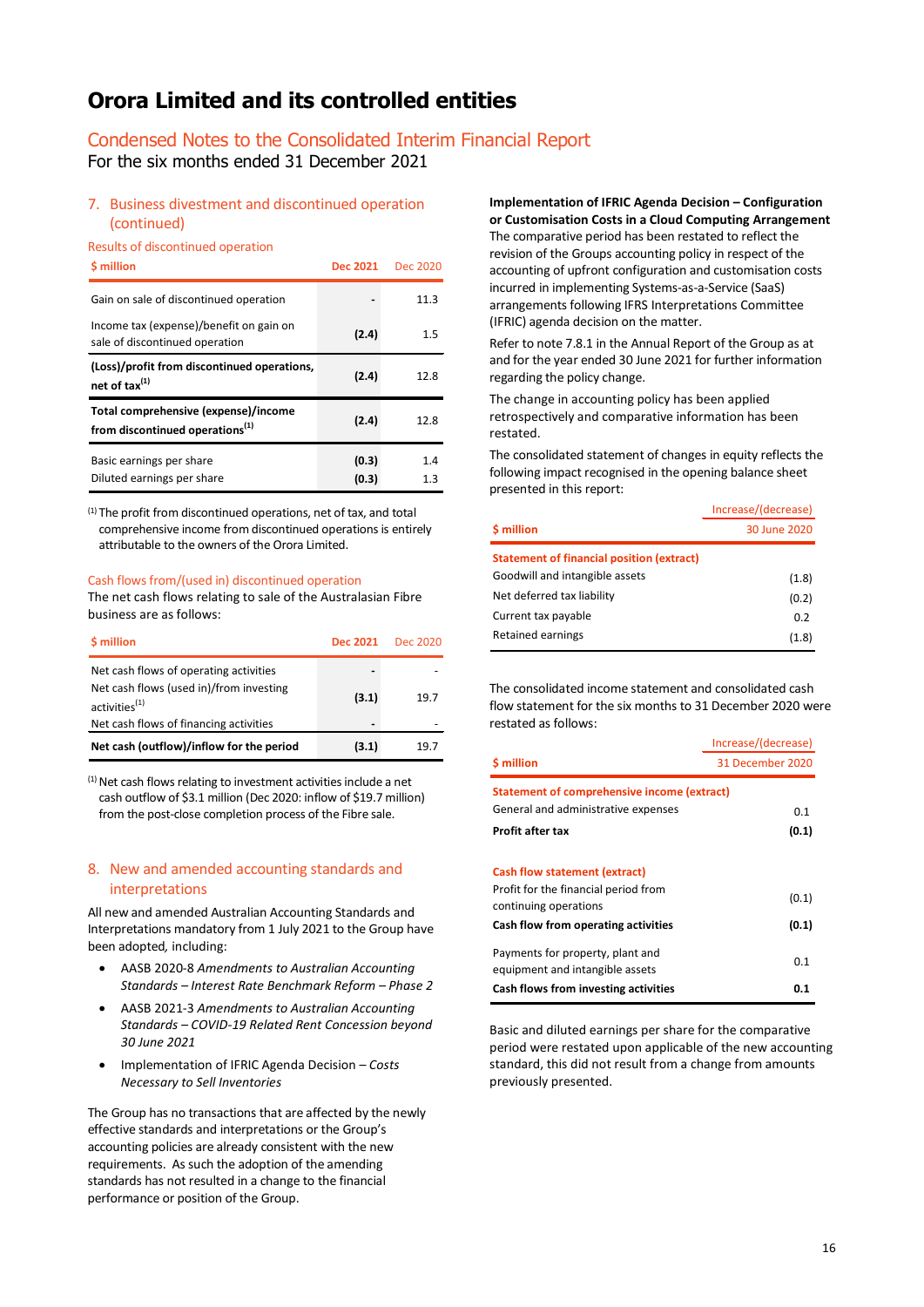# Condensed Notes to the Consolidated Interim Financial Report For the six months ended 31 December 2021

# 8. New and amended accounting standards and interpretations (continued)

### **Issued but not yet effective**

There are several new or amended accounting standards issued by the AASB that are relevant to current operations and may impact the Group in the period of initial application. They are available for early adoption but have not been applied in preparing this interim financial report. The following amended standards and interpretations are not expected to have a significant impact on the Group's consolidated financial statements:

- AASB 2020-1 and AASB 2020-6 Amendments to *Australian Accounting Standards – Classification of Liabilities as Current or Non-Current*
- AASB 2020-3 *Amendments to Australian Accounting Standards – Annual Improvements 2018-2020 and Other Amendments*
- AASB 2021-2 *Amendments to Australian Accounting Standards – Disclosure of Accounting Policies and Definition of Accounting Estimates*
- AASB 2021-5 *Amendments to Australian Accounting Standards – Deferred Tax related to Assets and Liabilities arising from a Single Transaction*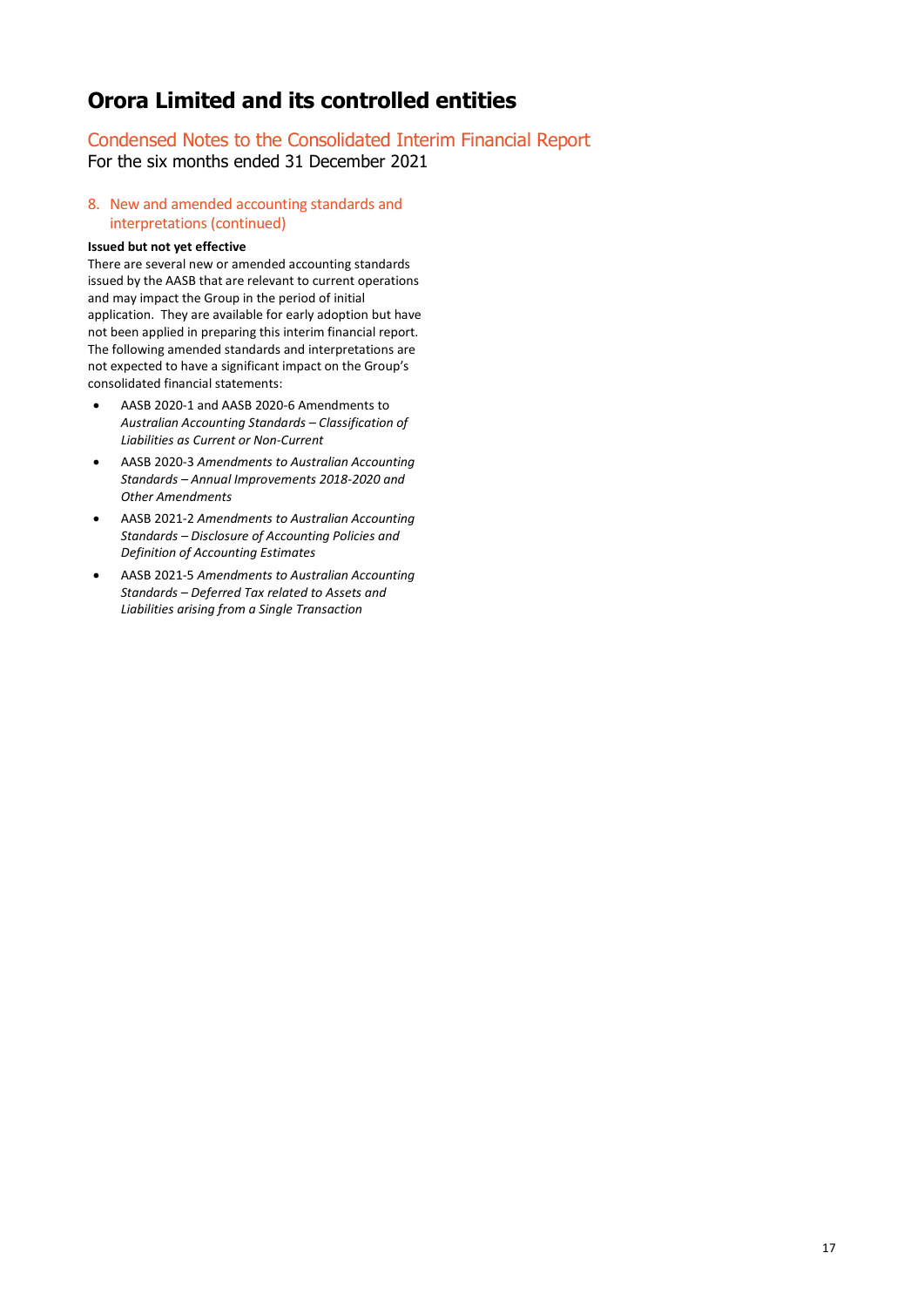Condensed Notes to the Consolidated Interim Financial Report For the six months ended 31 December 2021

Directors' Declaration

For the half year ended 31 December 2021, in the opinion of the Directors of Orora Limited (the 'Company'):

- 1. the financial statements and notes are in accordance with the *Corporations Act 2001* including:
	- a. complying with Australian Accounting Standards, the *Corporations Regulations 2001* and other mandatory professional reporting requirements; and
	- b. giving a true and fair view of the Group's financial position as at 31 December 2021 and its performance for the half year ended on that date; and
- 2. there are reasonable grounds to believe that Orora Limited will be able to pay its debts as and when they become due and payable.

Signed in accordance with a resolution of the Directors.

\_\_\_\_\_\_\_\_\_\_\_\_\_\_\_\_\_\_\_\_ \_\_\_\_\_\_\_\_\_\_\_\_\_\_\_\_\_\_\_\_

A R H Sindel B P Lowe **Chair Managing Director and Chief Executive Officer**

16 February 2022 16 February 2022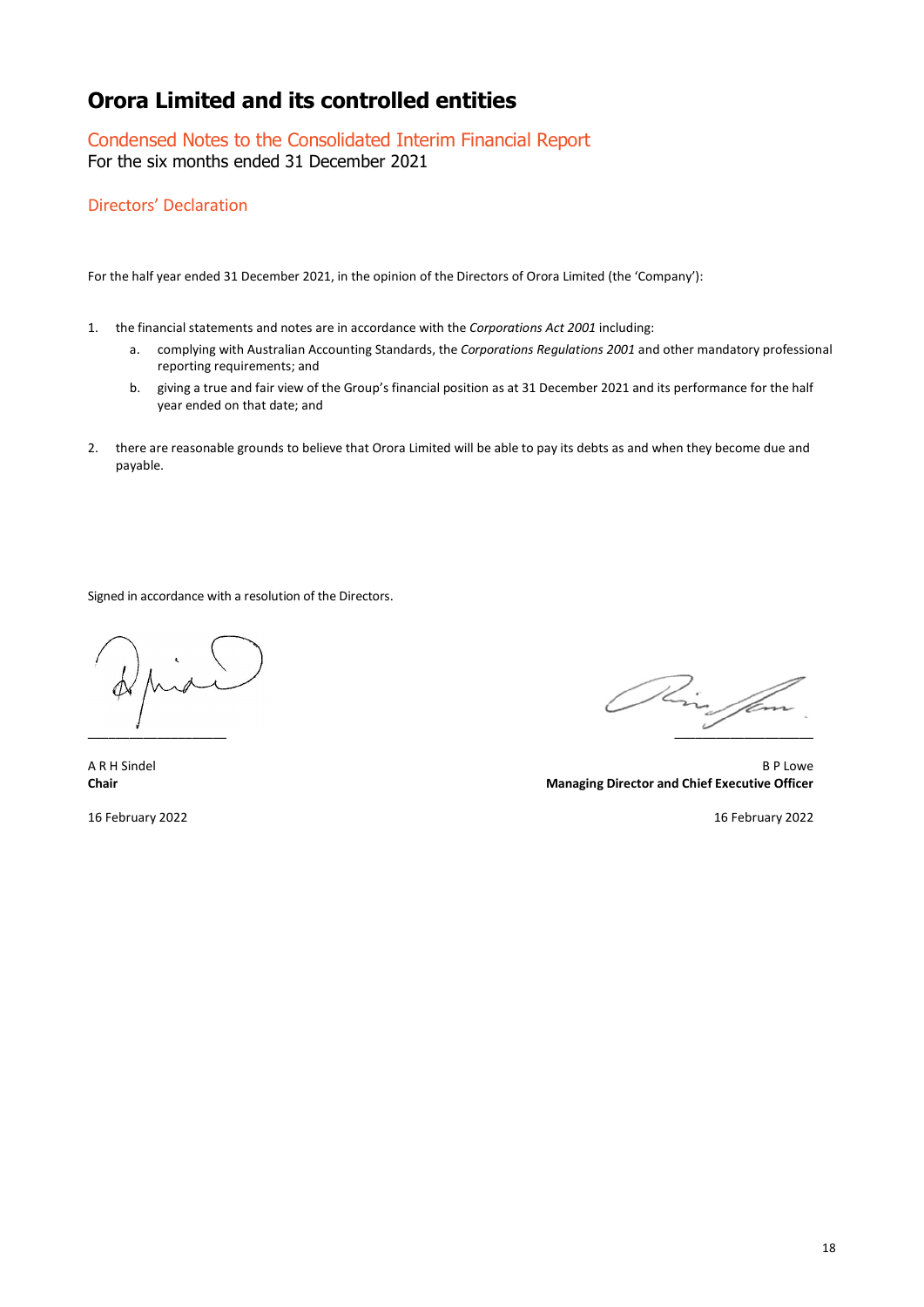

# **Independent auditor's review report to the members of Orora Limited**

*Report on the interim financial report*

# **Conclusion**

We have reviewed the interim financial report of Orora Limited (the Company) and the entities it controlled during the half-year (together the Group), which comprises the consolidated statement of financial position as at 31 December 2021, the consolidated income statement, consolidated statement of comprehensive income, consolidated statement of changes in equity, and the consolidated cash flow statement the half-year ended on that date, significant accounting policies and explanatory notes and the directors' declaration.

Based on our review, which is not an audit, we have not become aware of any matter that makes us believe that the accompanying interim financial report of Orora Limited does not comply with the *Corporations Act 2001* including:

- 1. giving a true and fair view of the Group's financial position as at 31 December 2021 and of its performance for the half-year ended on that date
- 2. complying with Accounting Standard AASB 134 *Interim Financial Reporting* and the *Corporations Regulations 2001*.

# **Basis for conclusion**

We conducted our review in accordance with ASRE 2410 *Review of a Financial Report Performed by the Independent Auditor of the Entity* (ASRE 2410). Our responsibilities are further described in the *Auditor's responsibilities for the review of the interim financial report* section of our report.

We are independent of the Group in accordance with the auditor independence requirements of the *Corporations Act 2001* and the ethical requirements of the Accounting Professional & Ethical Standards Board's APES 110 *Code of Ethics for Professional Accountants (including Independence Standards)* (the Code) that are relevant to the audit of the annual financial report in Australia. We have also fulfilled our other ethical responsibilities in accordance with the Code.

# **Responsibilities of the directors for the interim financial report**

The directors of the Company are responsible for the preparation of the interim financial report that gives a true and fair view in accordance with Australian Accounting Standards and the Corporations Act 2001 and for such internal control as the directors determine is necessary to enable the preparation of the interim financial report that gives a true and fair view and is free from material misstatement whether due to fraud or error.

# **Auditor's responsibilities for the review of the interim financial report**

Our responsibility is to express a conclusion on the interim financial report based on our review. ASRE 2410 requires us to conclude whether we have become aware of any matter that makes us believe that the interim financial report is not in accordance with the *Corporations Act 2001* including giving a true

PricewaterhouseCoopers, ABN 52 780 433 757 2 Riverside Quay, SOUTHBANK VIC 3006, GPO Box 1331, MELBOURNE VIC 3001 T: 61 3 8603 1000, F: 61 3 8603 1999

Liability limited by a scheme approved under Professional Standards Legislation.